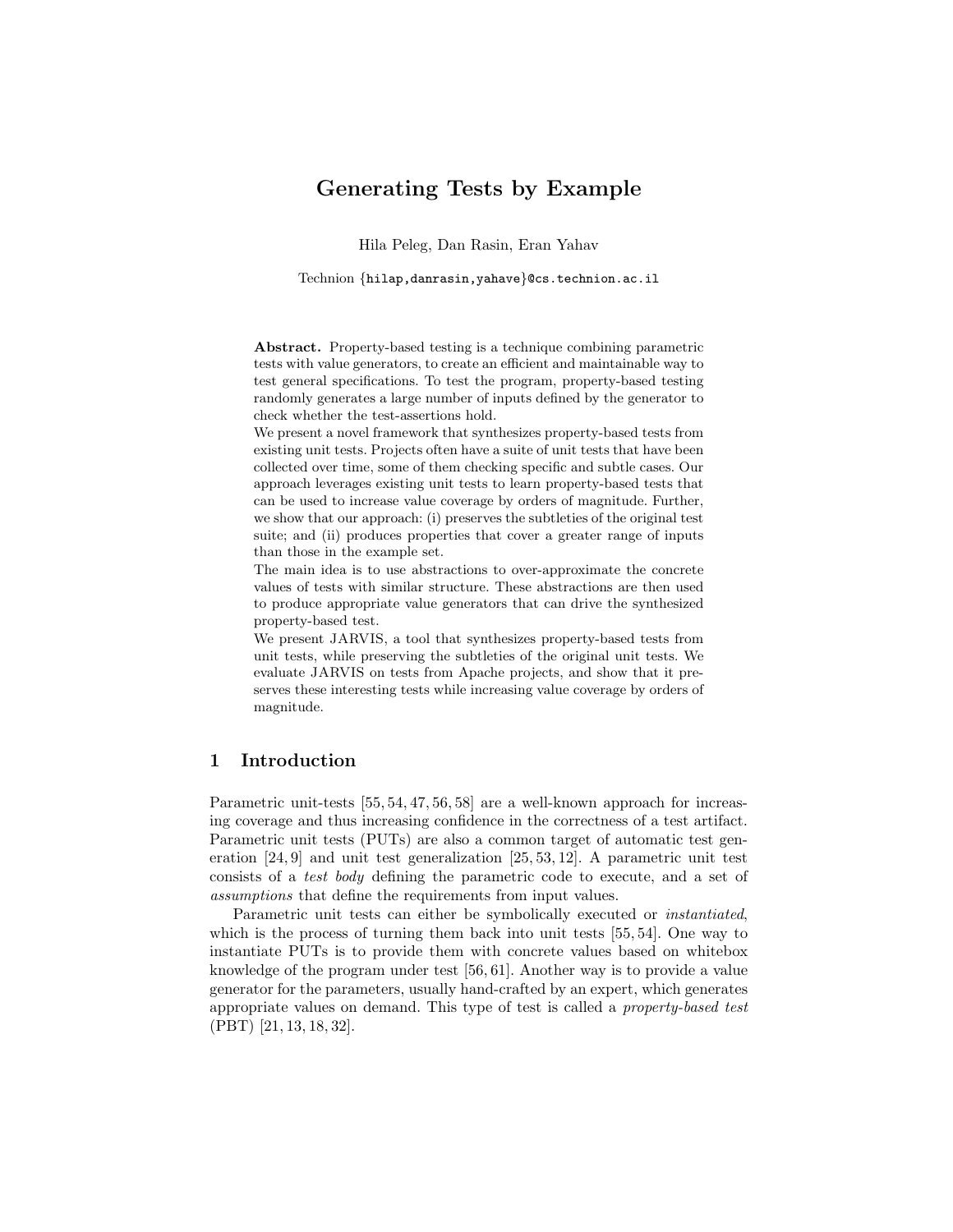The paradigm of property-based testing  $[15, 5, 2, 45]$  defines the desired behavior of a program using assertions on large classes of inputs ("property"). To test the program, property-based testing generates inputs satisfying the precondition to check whether the assertion holds. Property-based testing is known to be very effective in checking the general behavior of the code under test, rather than just on a few inputs describing the behavior. It does this by describing the behavior as assertions over classes of input, generating random inputs from that class to check the assertion against. This has the advantages of increasing both instruction coverage and value coverage, and exposing bugs which may be hidden behind the selection of specific representative test cases.

In this paper we present a technique for automatic synthesis of PBTs parametric unit tests, together with an appropriate value generator—from repetitive unit tests.

The value generators synthesized by our approach follow relationships captured by an abstract representation to explore values within the test's input assumptions. In contrast to the assumptions of parametric unit tests which require a separate enumeration technique (e.g., based on whitebox guidance), abstraction-based generators contain nothing but the definition of the desired input space, and so can be sampled directly and repeatedly to provide a large number of additional values that satisfy the required assumptions.

Our approach generalizes existing unit tests by finding tests with a similar structure such that their concrete values can be over-approximated using an abstract domain. This allows us to use the executed code from the original test, as well as the oracle (assertion) of the test, and execute them with new concrete values. Our approach learns from both positive and negative test-cases (i.e., tests expected to succeed and fail, resp.), enabling a more precise generalization of tests. Specifically, it finds an over-approximation for the positive examples, while excluding any negative examples, and vice versa. In addition, our generalized tests preserve constraints inherent in concrete unit tests, such as types and equalities, which allow us to address the subtle nuances tested by them.

Challenges To achieve our goal, we have to address the following challenges:

- Identify which tests, along with their oracles, should be generalized together to obtain parametric tests.
- Generalize matching tests to find an over-approximation that represents all positive examples but none of the negative ones. This will allow us to synthesize value generators that match the generalized tests.

**Existing Techniques** Thummalapenta et al. [53] conducted an empirical study analyzing the cost and benefits of manually generalizing unit tests, and have shown that the human effort pays off in increased coverage and newly detected bugs. Shamshiri et al. [49] conducted a test of state-of-the-art test-generators and concluded that they do not create tests as meaningful as human-written tests, leading to the conclusion that basing generalization on existing tests will lead to better results. Fraser and Zeller [25] create tests with pre- and postconditions on parameters, but do so by assuming a baseline version of the program and, in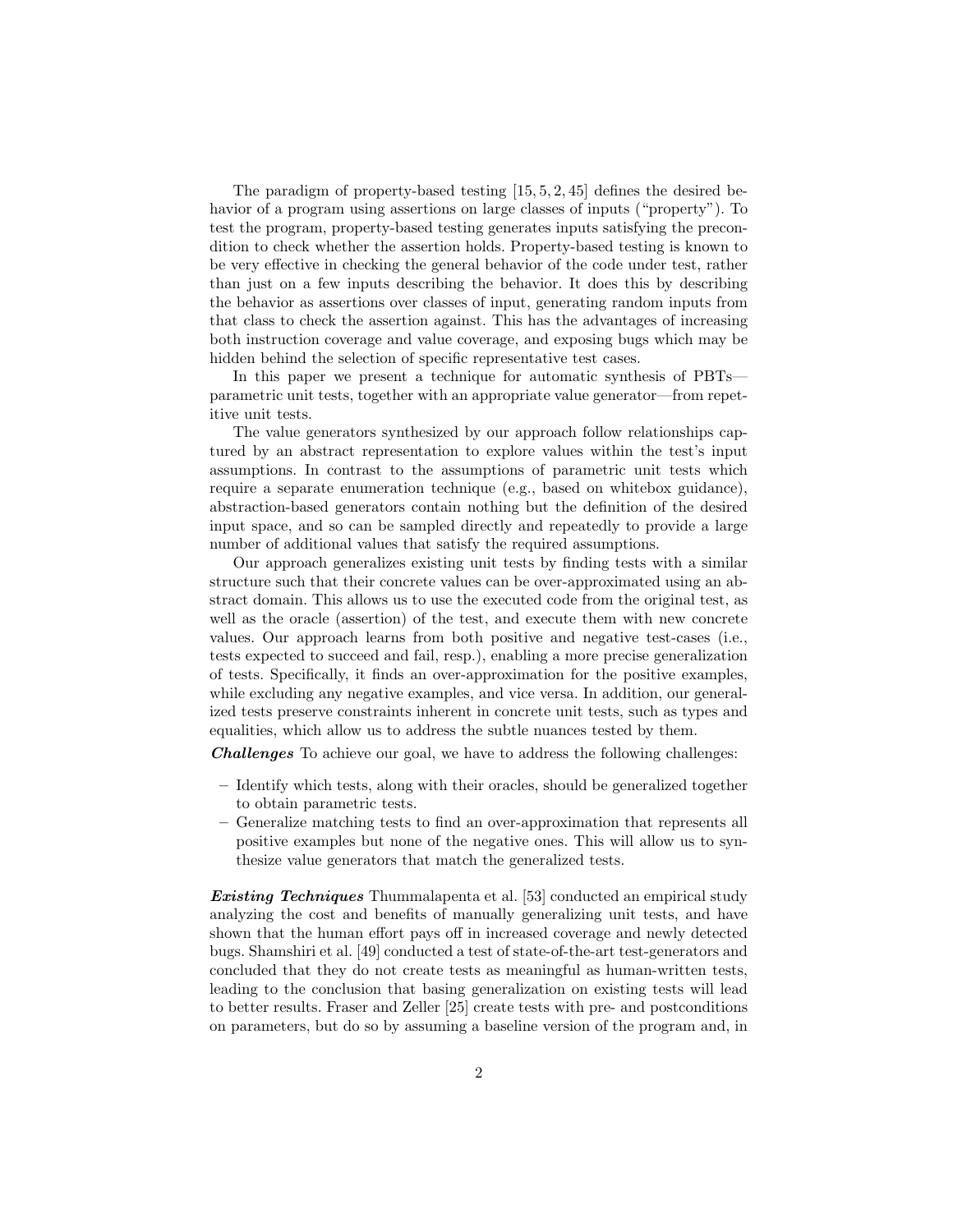practice, incorporate its bugs into the tests. Francisco et al. [23] created PBTs for web services, but did so from a semantic description that had to be manually written for each web service. Loscher and Sagonas [36] improve upon PBTs with guided value generation, rather than simple random sampling.

**Our Approach** The main idea is to leverage the repetitive nature of existing unit tests to automatically synthesize parametric tests and generators. Technically, we define a partial order on the set of tests, that captures the generality of the test data. This order allows our technique to use the same unit test as an example for several different PBTs, capturing different subtleties, and at the same time staves off over-unification of example sets that would yield meaningful results individually, but a non-informative generalization together. We use safe generalization [44] to separate positive and negative examples.

Dividing Tests Provided with individual example unit-tests to be used as a training set, we aim to divide them into sets to be abstracted, in order to create the smallest number of abstractions that are still meaningful, and can still be sampled. We then aim to determine how many value generators are to be created for each such abstracted region of the parameter space. The goal of the division is to create a set of value generators for the property-based tests that will be generated such that each abstracted region can over-approximate the maximal number of examples, and different value generators are created over the same region preserve the testing nuances seen in the original tests. The motivation is that a generator for a PBT must contain the constraints of the subtle cases that were selected by the programmer, to guarantee that these cases are covered in a non-negligible probability when the PBT is executed.

To support this goal, we define a partial order of generality between PBTs. This allows us to create a value generator for each testing nuance, and do so on the maximal number of examples that are compatible with this subtlety.

Safe Generalization of Tests Given a set of compatible positive tests (expected to succeed) and negative tests (expected to fail), we wish to generalize them into a region that a PBT's value generator can sample. To that end, we use an abstraction method for separating positive and negative examples, called Safe Generalization [44].

Implementation We present JARVIS (Junit Abstracted for Robust Validation In Scalacheck), a tool that extracts repetitive tests from unit test suites, determines their place in the partial order, and synthesizes from them PBTs that generate inputs based on preserved properties. We test JARVIS on unit tests from Apache projects. We also show that sampling the abstracted overapproximations increases value coverage[10, 31] of the exercised code while not losing instruction coverage. In addition, we demonstrate JARVIS's ability to discover historical bugs when run on test suites in the previous versions.

Main Contributions The contributions of this paper are:

– An inclusion relation between parameterized tests that allows the sharing of examples between different abstracted generators without hindering the ability to abstract.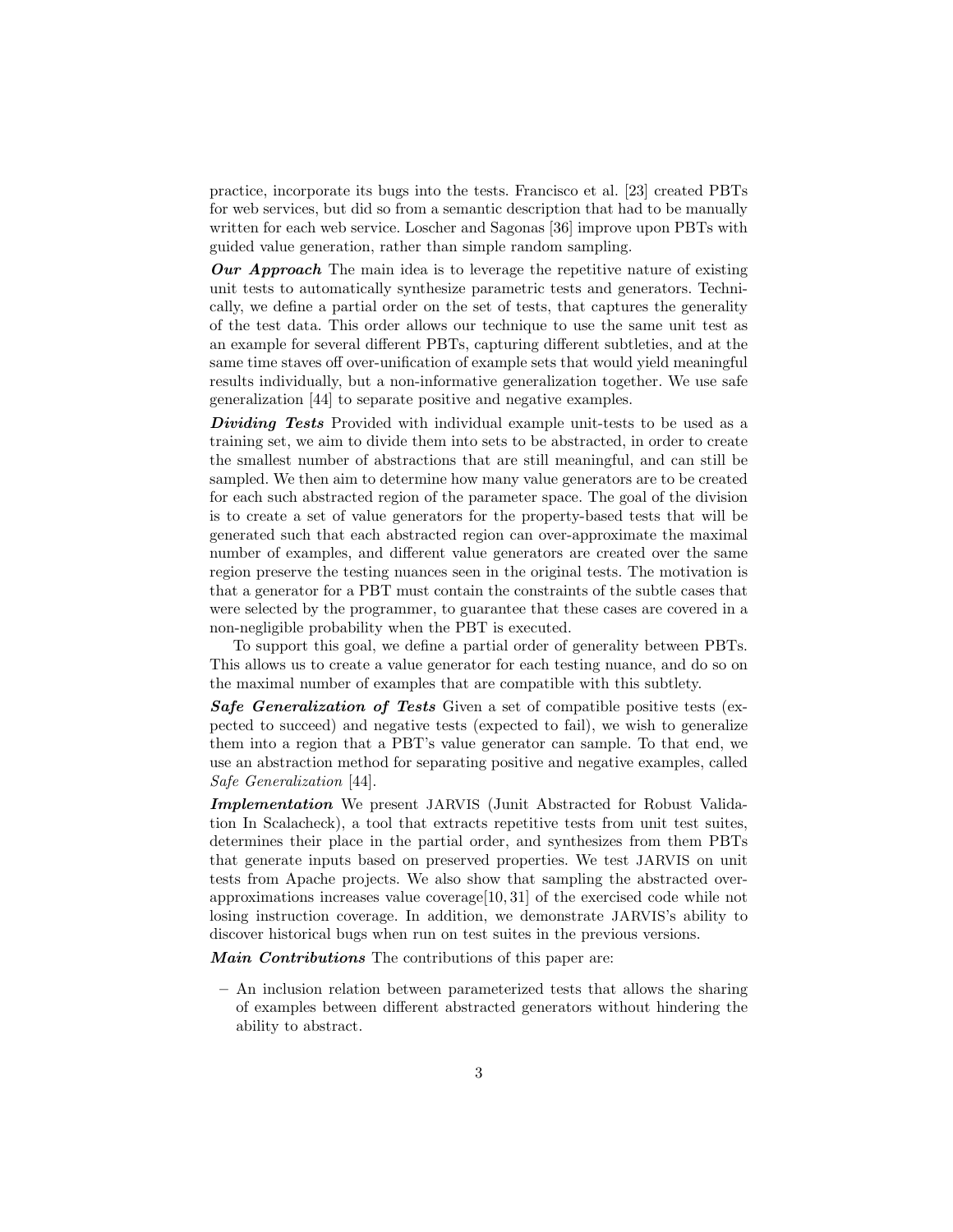- A technique that generalizes test values from individual unit tests into value generators for a PBT using safe generalization (separating positive and negative examples).
- A tool, JARVIS, that automatically synthesizes parametric tests, oracles and abstraction-based generators from unit tests, while preserving the subtle cases that are captured in these tests.

### 2 Overview

Unit tests are an integral part of the software development process. They are used to test small components of large software systems independently. Such components can typically receive many possible inputs, and in order to cover their different behaviors, a component is often run using the same test code with several different input values. In practice this leads to repetitive test code to exercise the same unit under test again and again. An initial study of the repetitiveness in the test suites of five large Apache projects (Commons-Math, Commons-Codec, Collections, Sling and Spark core) showed that of 13, 359 total tests, 40% are not unique test scenarios, and 17% are repetitive by being written as an assertion called inside a loop. In some test files, all test code is non-unique either by virtue of repetition or loops. This means that repetition of individual tests is not only present but frequent.

However, these tests still use the same values every time the test suite is run. Running identical code with other possible values may reveal a bug, and new bugs may be introduced that will not be tested because of the test values are constant. In fact, tracing through the history of the testing code shows us many such cases: identical tests with a small change of constant values that were later added to represent a bug that has been discovered, and often has been in the code for a full version or more.

We set out to take repetitive test suites and synthesize from them testing properties for property-based testing. Once we have in our possession a parameterized test with an assertion to test its postcondition, as well as a set of values for the parameters labeled for expected success or failure of the test, we can use previous work [50, 52, 35, 22, 19] to learn a precondition on the data and convert it to a data generator for a PBT.

However, dividing test traces into compatible sets is not trivial. Tests may seem to be representing the same case but in their over-unification harm the abstraction. In addition there may be sets of tests that represent an interesting test case, such as equal parameters or a subtype being used, which should be preserved when sampling.

This paper addresses the following problems:

- 1. Finding individual tests that can be generalized together ("compatible");
- 2. Generalizing the tests into a property-based test that would cover a superset of the original tests; and
- 3. Creating abstraction-based value generators that will sample the abstraction while preserving testing nuances.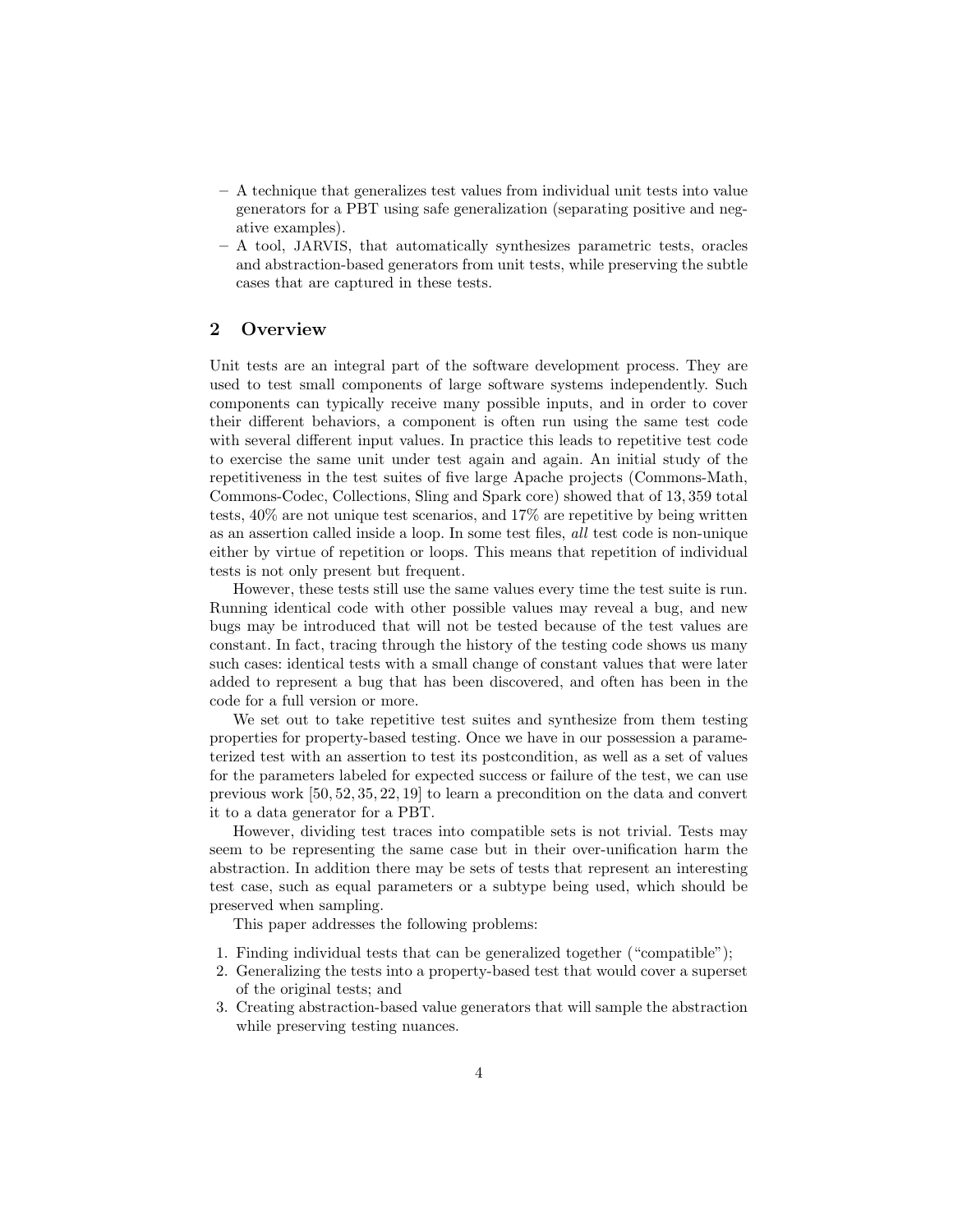| 1 Assert.assertTrue(Precision.equals(153.0000, 153.0000, .0625));  |  |
|--------------------------------------------------------------------|--|
| 2 Assert.assertTrue(Precision.equals(153.0000, 153.0625, .0625));  |  |
| 3 Assert.assertTrue(Precision.equals(152.9375, 153.0000, .0625));  |  |
| 4 Assert.assertFalse(Precision.equals(153.0000, 153.0625, .0624)); |  |
| 5 Assert.assertFalse(Precision.equals(152.9374, 153.0000, .0625)); |  |

Fig. 1. Several unit tests from the test suite of the Apache commons-math project,

using the JUnit testing framework.

To solve 1 we define the notion of tests that are compatible—that test the same thing, and so have the same notion of correctness behind the examples. To solve 2, we use the notion of Safe Generalization in order to find an abstraction that will separate completely the example test cases that are expected to succeed from those that are expected to fail. Finally, to solve 3, we sample these abstractions in a constrained manner dictated by the original tests.

We demonstrate these steps on a real-world example taken from the Apache Commons-Math test suite.

The code segment in Fig. 1 depicts duplicate tests with different constant values in the class PrecisionTest in the Commons-Math project. We notice that the seemingly straightforward duplication is not exact duplication. For instance, the test in line 1 uses the same value twice, creating an equality constraint. In fact, in the larger file, there are several such tests, using different constants but repeating the value between the first and second parameter.

This means that there is an explicit intention to test the case where the two parameters are equal. Leaving this to chance while drawing reals would make getting two equal values highly unlikely, and the synthesized property would be skipping an intentional special test case if this is not performed. We therefore wish to generate as our output not one but two tests: one for the general case and one for the test with the equality constraint.

**Parameterized tests** Each test trace is turned into a *parameterized test*. In a parameterized test, constants are extracted and replaced by parameters of the same type. Parameter extraction takes into account constraints that exist in the concrete test, which means that if the same value appears more than once it will be extracted as the same parameter every time. For instance, assertTrue(Precision.equals(153.0000, 153.0000, .0625))); (line 1) will be parameterized to  $pt_1 =$  assert (Precision.equals(x, x, y)); with types  $type(x) =$  $type(y) = double$ , and the parameter mapping of  $\{x \mapsto 153.0, y \mapsto .0625, res \mapsto$  $+$  is preserved, where res signifies the expected result of the assert. Similarly, lines 2 – 5 will all be parameterized into  $pt_2 =$  assert (Precision.equals(x, y, z)); with  $type(x) = type(y) = type(z) = double$ , with four matching parameter mappings.

Grouping parameterized tests into scenarios Parameterized tests that test the same sequence of statements but for the different parameters are grouped together into scenarios. All parameterized tests in such a scenario would yield a property-based test that runs the same code, only with differently drawn values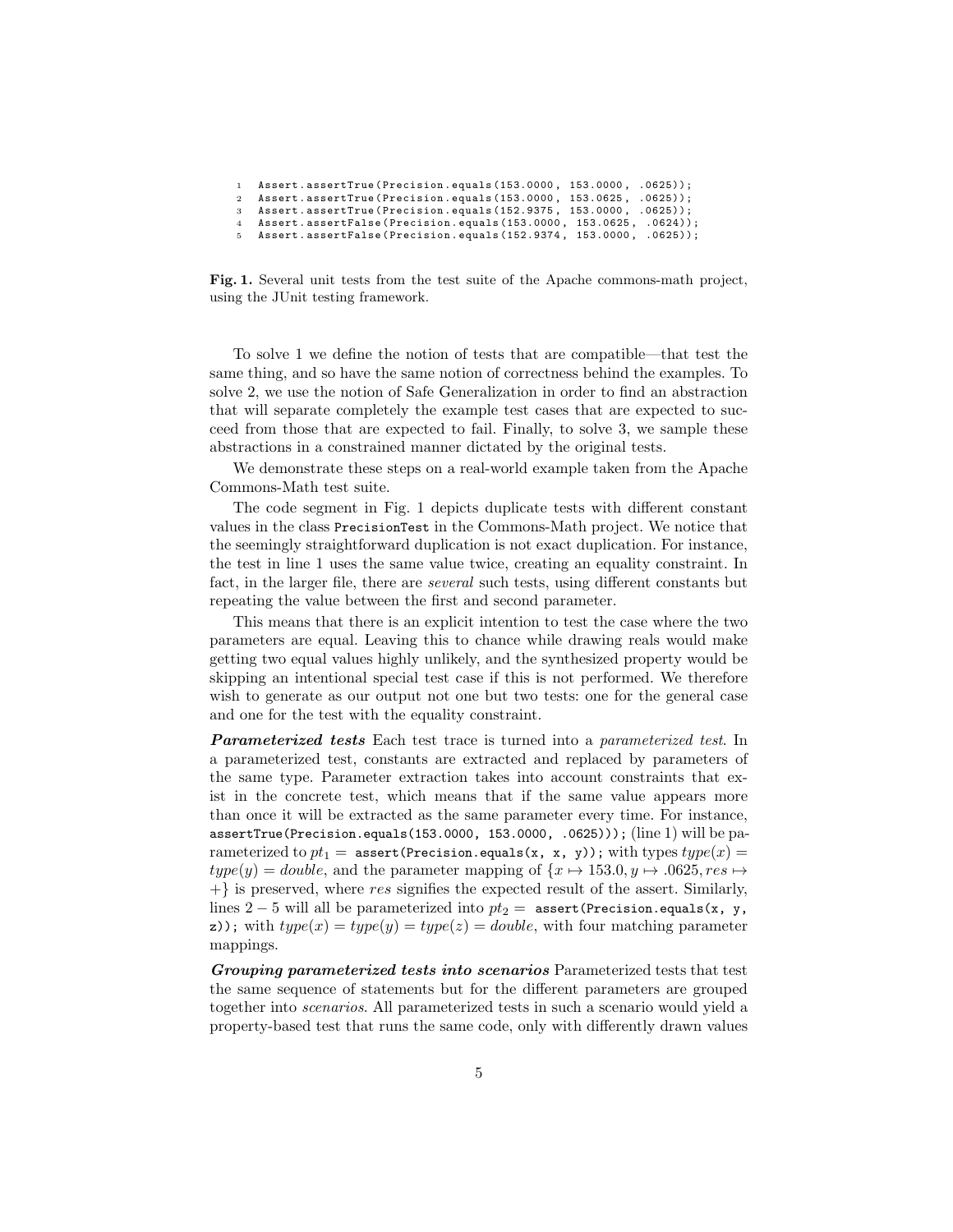for the parameters. In Fig. 1, both the parameterized tests  $pt_1$  and  $pt_2$  are testing assert(Precision.equals(?,?,?)) and will be grouped into the same scenario.

All parameterized tests in the same scenario execute the same trace, or in other words test the same thing. A naive solution could use the parameterized data from all test traces belonging to a scenario, and simply perform the abstraction on them, generating a single property-based test for the entire scenario. However, because of the transition from constant values to randomly generated ones, information about the intent of the test is lost. E.g., if the parameterized test sends an integer to a double argument of a method, there is an intent for a number with no fractional part. If the parameterized test repeats a value throughout the test (e.g. between method arguments) there may be an intent for equality. In both cases, the chance of obtaining a value that fits the intention when drawing random values—e.g. from  $\mathbb{R}^3$  in the case of Fig. 1—is slim at best.

A simple solution for this could be to keep the tests separated by the parameterized tests that contain them. This means all examples from tests that match assert(Precision.equals(x,x,y)) with  $type(x) = type(y) = double$  will be joined, separate from those that match assert(Precision.equals $(x,y,z)$ ) with  $type(x) = type(y) = type(z) = double$ . This would generate an additional test forcing the equality of arguments, but would withhold from the unconstrained case with three parameters the additional data points that were separated out. Since both these parameterized tests call the same method, these data points contribute to the understanding of the method's general behavior, and this would cause the generalization of the second test to learn from fewer samples.

A hierarchy of tests A more realistic solution is to abstract as many examples as can be safely unified together, and sample each abstracted region separately later. To do this, we create a hierarchy of parameterized tests based on their parameters. For each parameterized test, we may also consider the data from all the tests below it in the hierarchy. When creating abstractions for the scenario, we consider the maxima of the hierarchy, along with all additional tests that have propagated up to them. This shares as many examples as possible, while preventing over-unification.

To do this, we define an inclusion relation between parameterized tests belonging to the same scenario, based on the sequence of all parameter uses in the test trace. In our example,  $pt_1$  has the parameter sequence  $x \cdot x \cdot y$  whereas  $pt_2$ has the parameter sequence  $x \cdot y \cdot z$ .

We will say  $pt_1$  is a *subtest* of  $pt_2$  because (i) every parameter in place i in the sequence for  $pt_1$  has an implicit conversion to the parameter type of the parameter in place  $i$  in the sequence of  $pt_2$ , and (ii) any equality constraint in the usage sequence of  $pt_2$  (i.e. the parameter is repeated between places i and j) is also present in the sequence of  $pt_1$ . In this case, (i) holds trivially as the types are the same, and (ii) holds because the constraints in  $pt_1$  are relaxed to no constraints in  $pt_2$ .

Section 4.2 details the  $\sqsubseteq$  relation between two parameterized tests. Section 7 presents experimental data on the importance of using the hierarchical approach.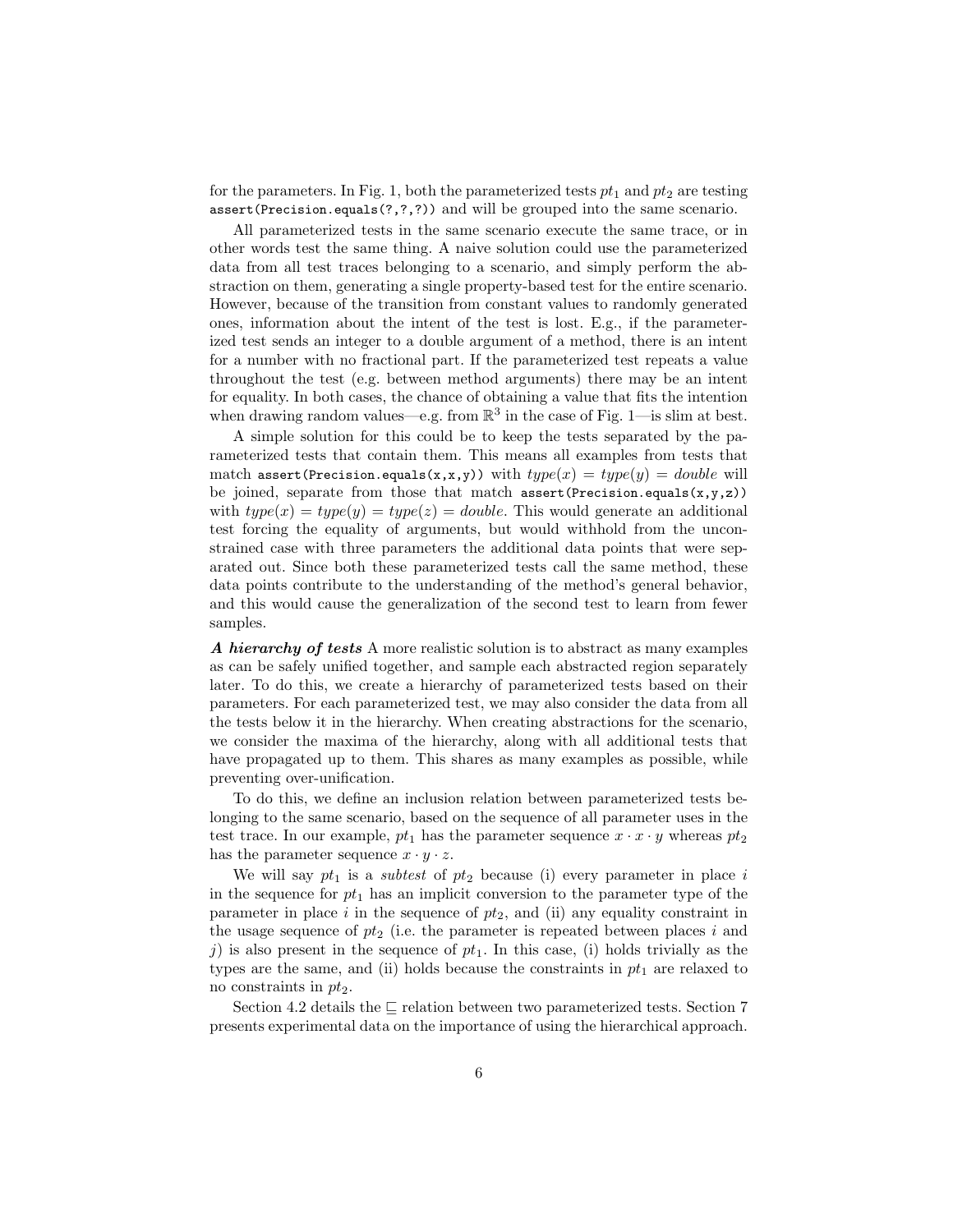Abstracting the test data Now that the parameterized tests have been ordered and their concrete samples shared, we can abstract the values of the maxima of the  $\sqsubseteq$  relation to a more general behavior. Earlier we parameterized the expected result of the trace with the assignment for res, indicating whether the concrete test should succeed when tested with the constants in the current parameter assignment. This can be used as a label for the parameter assignments as positive or negative examples of the more general property, which we wish to abstract. The examples comprising  $pt_2$  yield the following two sets:

> $Positive = \{(153.0000, 153.0000, .0625),$ (153.0000, 153.0625, .0625),  $(152.9375, 153.0000, .0625)$  $Negative = \{(153.0000, 153.0625, .0624),$  $(152.9374, 153.0000, .0625)$

We are interested in finding an abstraction for the *Positive* and *Negative* sets which explains the partition above, and enables us to generate many more positive and negative examples. It is vital that the abstraction will create a clearcut separation between the positive and negative examples, in order to ensure that the values drawn will be a superset of the existing examples. This is also a reason that having a large example set is important: having more examples helps grow the abstraction, and having more counterexamples will limit the positive abstraction from covering portions of the input space that should be negative.

To do this, we use the notion of Safe Generalization, and abstract both the positive and negative samples simultaneously, checking that the abstraction of positive examples has not grown to cover negative examples and vice versa.

If there are several maxima in the relation that are being abstracted separately, we notice that the Negative set for each of them contains negative examples for the scenario behavior. This means each *Positive* set should be separated from all Negative sets, and vice versa. These additional points to be used as counterexamples will improve the separation.

In our case, the abstraction describing the positive examples is  $|x - y| \leq$ z, and its negation for the negative examples. Section 5 formally defines Safe Generalization and details the use of JARVIS's template library.

In cases where the abstraction is performed on very few samples, there is a lot of room for error for any abstraction. In other programming by example tools such as [30, 33], the solution is to allow the user to mark the solution as incorrect and provide more examples. Section 5.1 discusses the reasons the abstraction may not be ideal and possible solutions.

**Sampling the abstraction** Once an abstraction is obtained for some set  $PT =$  $\{pt_1, pt_2, \ldots, pt_n\}$  of parameterized tests, we turn our attention to sampling the abstracted region, and to the preservation of testing nuances. Because we consider test cases written by the user a weighted sampling of the abstract behavior, we want to make sure we model the sampling of our PBTs in the same fashion.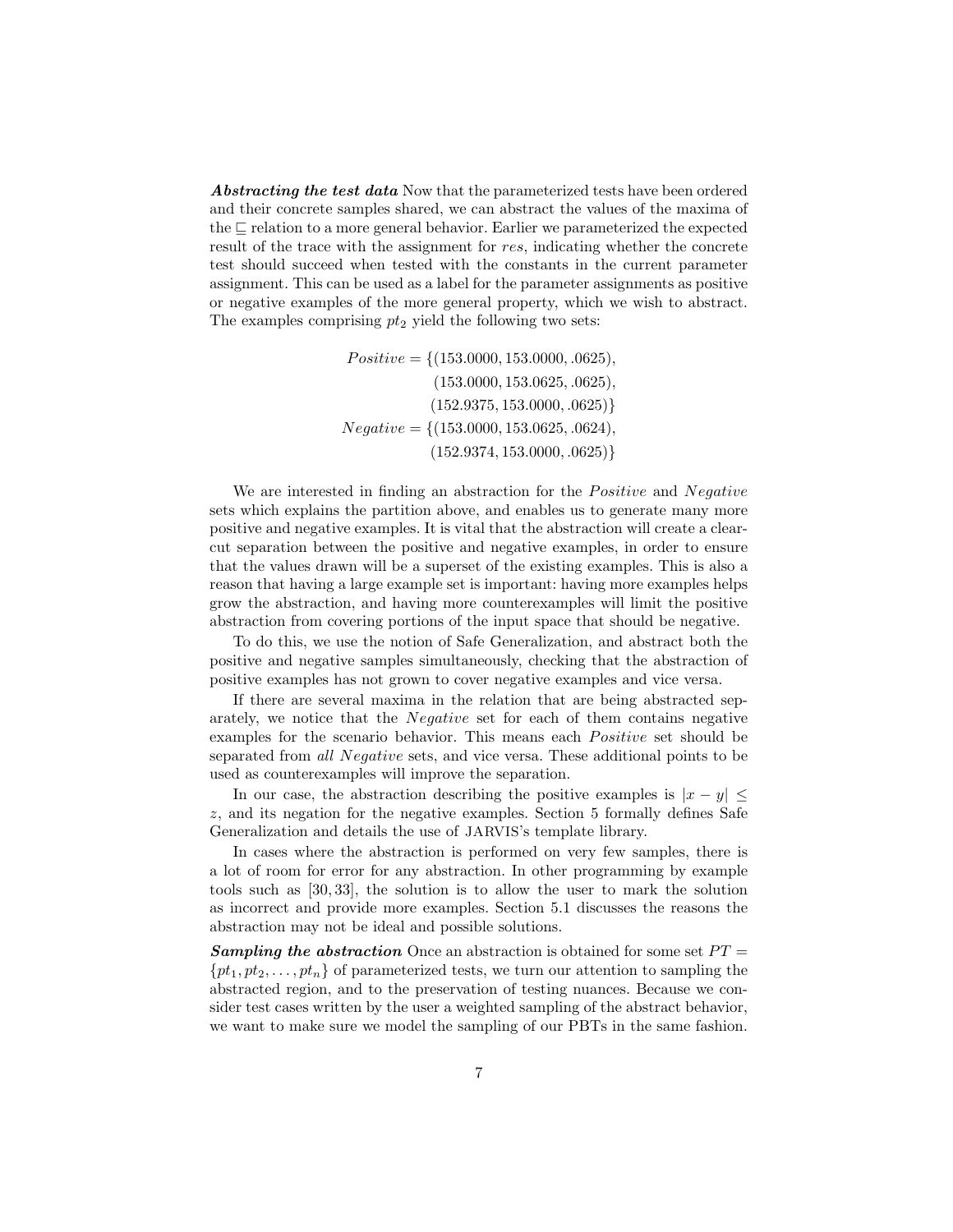```
1 val gen_double_1_pos = for (
2 y <- Arbitrary . arbitrary [ Double ]. map ( Math . abs );
3 x <- Arbitrary . arbitrary [ Double ];
 4 z \leftarrow Gen.choose [Double] (x - y, x + y)5 ) yield (x,y,z)6 forAll ( gen_double_1_pos ) { _ match {
 7 case (d1 : Double, d3 : Double, d2 : Double) =>
 8 Precision . equals (d1, d2, d3)
9 }}
10 val gen_double_1_neg = for (
11 y <- Arbitrary . arbitrary [ Double ]. map ( Math . abs );
12 x <- Arbitrary . arbitrary [ Double ];
13 z <- Gen . oneOf (
14 Gen.choose [Double](Double.MinValue.x - y).suchThat (x - y).
15 Gen.choose [Double] (x + y, Double MaxValue). such That (2x + y)]
16 ) yield (x ,y ,z )
17 forAll ( gen_double_1_neg ) { _ match {
18 case (d1: Double, d3: Double, d2: Double) =><br>19 1(Frecision, equals(d1, d2, d3))!(Precision.equals(d1, d2, d3))
20
21 }}
```
Fig. 2. The ScalaCheck properties synthesized from the test traces shown in Fig. 1.

To do this, we generate an abstraction-based value generator for each  $pt_i \in$ PT, which will practice *constrained sampling*, i.e., draw values from the abstract region under the parameter constraints of the parameterized test. Section 6 details the way value generators are created over the abstract region.

Finally, we synthesize a PBT to includes each value generator. Fig. 2 shows the resulting properties both the positive and negative data abstractions applied to the concrete samples in  $PT = \{pt_1, pt_2\}$ , sampled according to  $pt_2$ .

Running this property will test the parameterized test on hundreds of values each time. This means that values matching the expected behavior but not covered by the concrete tests will now be tested. This can find bugs that are simply not tested for, and if the test property is added to the test suite, can help stave off bugs that will be added in future changes to the code. Section 9 shows a case study of a historical bug in Apache Commons-Math that was found by using JARVIS on the library's test suite in the version before the bug was corrected.

### 3 Preliminaries

In this section we introduce concepts used in this paper, including property-based testing and value-based coverage metrics.

Unit test A unit test consists of stand-alone code executed against a Unit Under Test (UUT), the result of which is tested against an oracle (an assertion) for correctness. In practice, the code exercising the UUT often targets a small unit, and the oracle is implemented by a set of assertions testing the state and output of the unit test code. Unit testing tools such as JUnit [3] and NUnit [4] provide an environment that can execute an entire test suite of unit tests.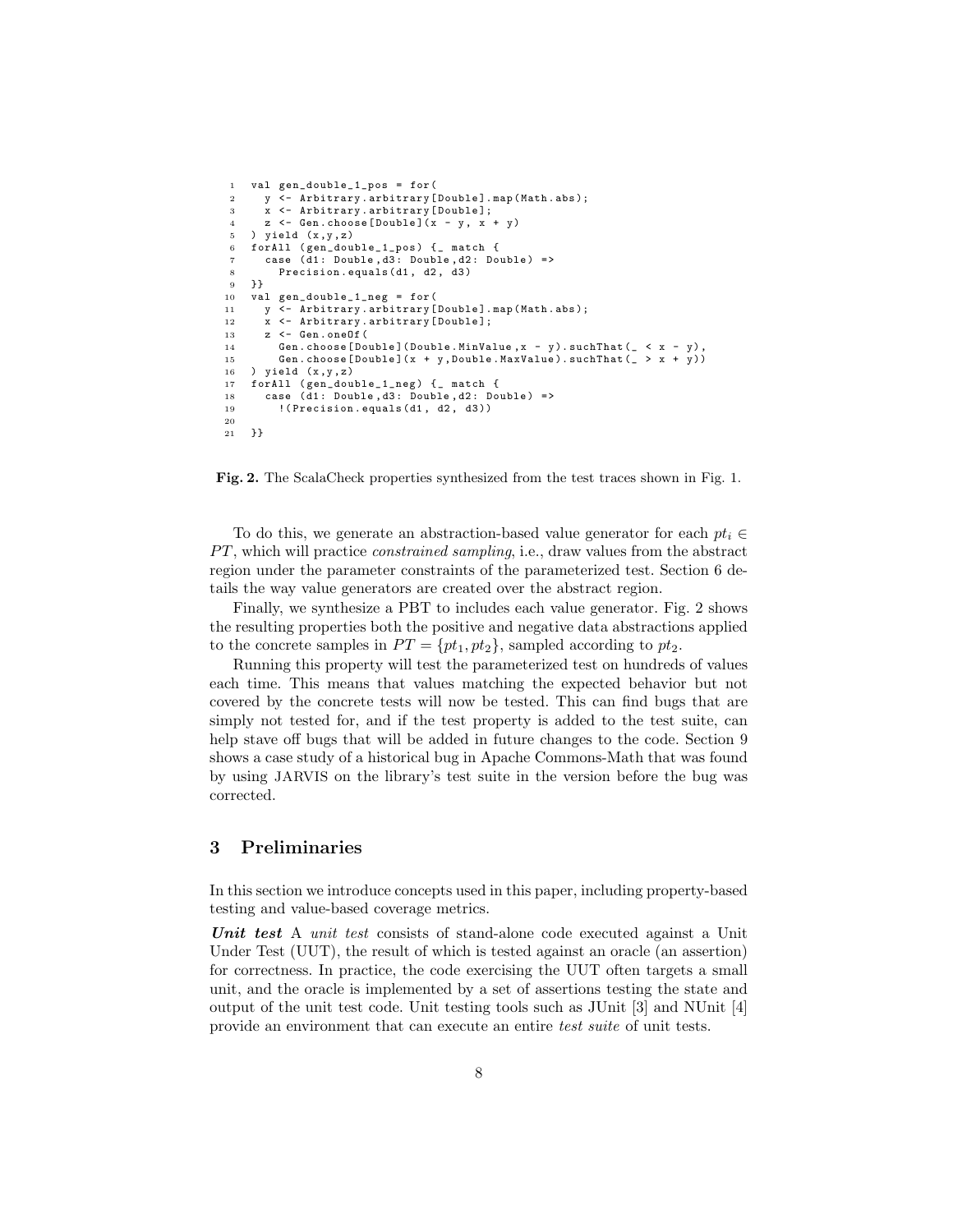**Property-based test PBTs** consist of test code and an oracle that are defined over parameterized classes of values. For that class of values, the PBT is phrased as a "forall" statement or axiom on the behavior of a component. This means PBTs mirror not a specific code path, but the specifications of the UUT. For example, a simple property on strings would specify that  $\forall s_1, s_2, len(s_1 \cdot s_2)$  $len(s_1) + len(s_2)$ .

A property-based test is comprised of two parts: the test body and oracle, which are the code operating on the UUT and the boolean statement which must hold, in this example concatenating and testing the length of strings; and the generator, which defines the class of inputs on which the PBT is defined, in this example any two non-null strings.

This is similar to the way *parameterized unit tests* [55] are defined. However, PUTs define the input class by assumptions on the parameters. This means that in order to run as tests in the test suite, PUTs need to be run through a solver or a symbolic execution of the UUT in order to be instantiated with values for the parameters, methods which are usually whitebox. The instantiated parameters are added to the test, which is then transformed into a conventional unit test. Barring a re-run of the solver, the values on which the resulting tests are run are constant.

In contrast, PBTs are intended for execution of the test body on a random sample of values that are drawn from the generator. The generator, rather than describing the input class as a boolean formula (i.e., the conjunction of all assumptions) that filters inputs, defines concretely a portion of the input space from which values can be drawn.

A test using the generator can be added as-is to a test suite using PBT frameworks such as QuickCheck [32, 15], PropEr [43], JSVerify [2] and ScalaCheck [5] that include an initial implementation for the building blocks of generators, such as ScalaCheck's Gen.choose used in Fig. 2.

It has been shown [53] that test parametrization is worthwhile in terms of the human effort it requires and the bugs that are detected. It can be extrapolated that PBTs, for which it is easier to draw a large set of test values, would be a worthwhile substitute.

### 4 Compatible Tests

#### 4.1 From Test Trace to Parameterized Test

In this section, we formally describe how different unit test within a single test suite can be viewed as a repetition of the same test with different parameters. We then continue and formalize what we consider as subtle cases, or testing nuances, appearing is such a group of repetitive tests, and explain how our technique still preserves them.

The first step of our technique is to identify test traces in the original test suite. A test trace is a sequence of (not necessarily adjacent) statements ending with a single tested assertion, that can be executed sequentially.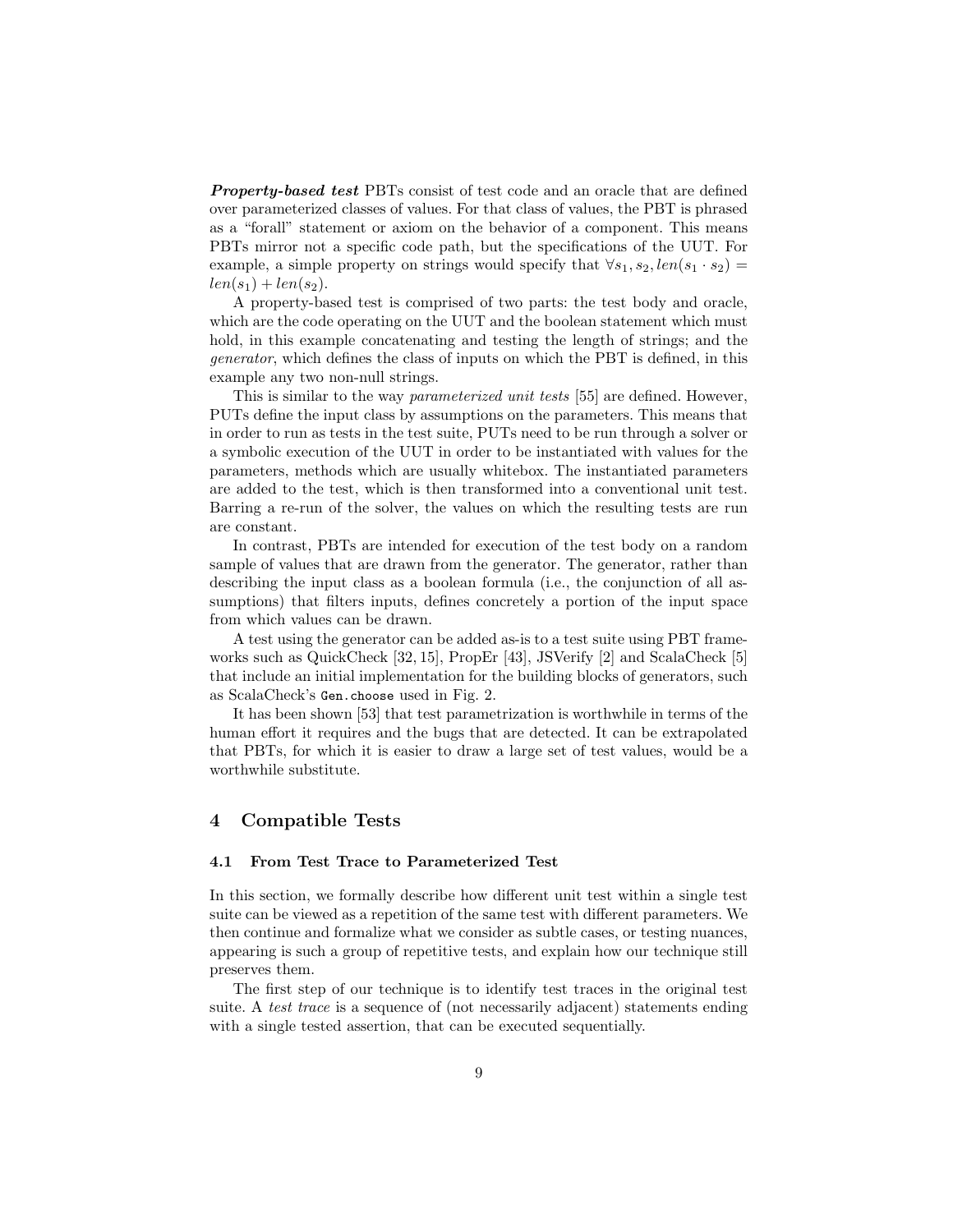For example, lines  $3-4$  of Fig. 3 form the test trace Interval interval = new Interval(2.3,5.7); assertEquals(3.4,interval.getSize());. Each line in Fig. 1 forms its own test trace, e.g. assertTrue(Precision.equals(153.0,153.0,.0625)); is formed by line 1.

To handle the many test traces in a library's test suite, we must group them into sets of tests that are compatible for a common abstraction. To this end, we first normalize them and create tests that do not use any specific constant values. This normal form is called a parameterized test. Technically, a parameterized test obtained from a test trace contains the same statements as in the test trace, where constant values are replaced by an uninterpreted parameter of the same type as the constant. Moreover, if the same constant appears multiple times in the test trace (at different locations), all occurrences are replaced by the same parameter. Finally, specific assertions such as assertTrue or assertFalse are replaced with a general assert command.

As seen in Section 2, the test trace in line 1 of Fig. 1 is parameterized as  $pt_1 =$  assert(Precision.equals(x, x, y)); with types  $type(x) = type(y) =$ double. Similarly, the test trace in lines 3−4 of Fig. 3 is parameterized as Interval interval = new Interval(x,y); assert(z==interval.getSize()); with  $type(x)$  =  $type(y) = type(z) = double.$ 

Note that while a concrete test trace holds correctness information (i.e., the desired result of the assertion on a concrete execution of the trace), a parameterized test no longer encodes any such information. The expected result of the assertion is stripped along with the constant values, as it depends on them: the exact same parameterized test might be a positive test on one set of values and a negative test on another.

The relation between a parameterized test and a test trace from which it was originated, relies on the following definition:

Definition 1 (Parameter mapping). A parameter mapping for a parameterized test is a function f that maps every parameter x to a constant  $c = f(x)$  s.t.  $type(x) = type(c)$ . Additionally, f maps a new variable res to {+, -}.

Essentially, a parameter mapping is a function that reproduces the original test trace from a parameterized test. The role of res in the definition above is to represent the type of the assertion (positive or negative). We can think of a test suite as a set of parameterized tests, where each such parameterized test is equipped with a set of parameter mappings  $F = \{f_1, \ldots, f_n\}$ . Applying each  $f_i$ to pt will yield a concrete test trace  $t_i$ .

#### 4.2 Separation

Section 5 will explore the abstraction mechanism, but it is easy to see that an abstract representation could be more accurate when working on as large a number of examples as possible. An abstraction that only takes into account the values obtained by the parameter mappings attached to a certain parameterized test may result with a small number of concrete samples. This may yield an abstract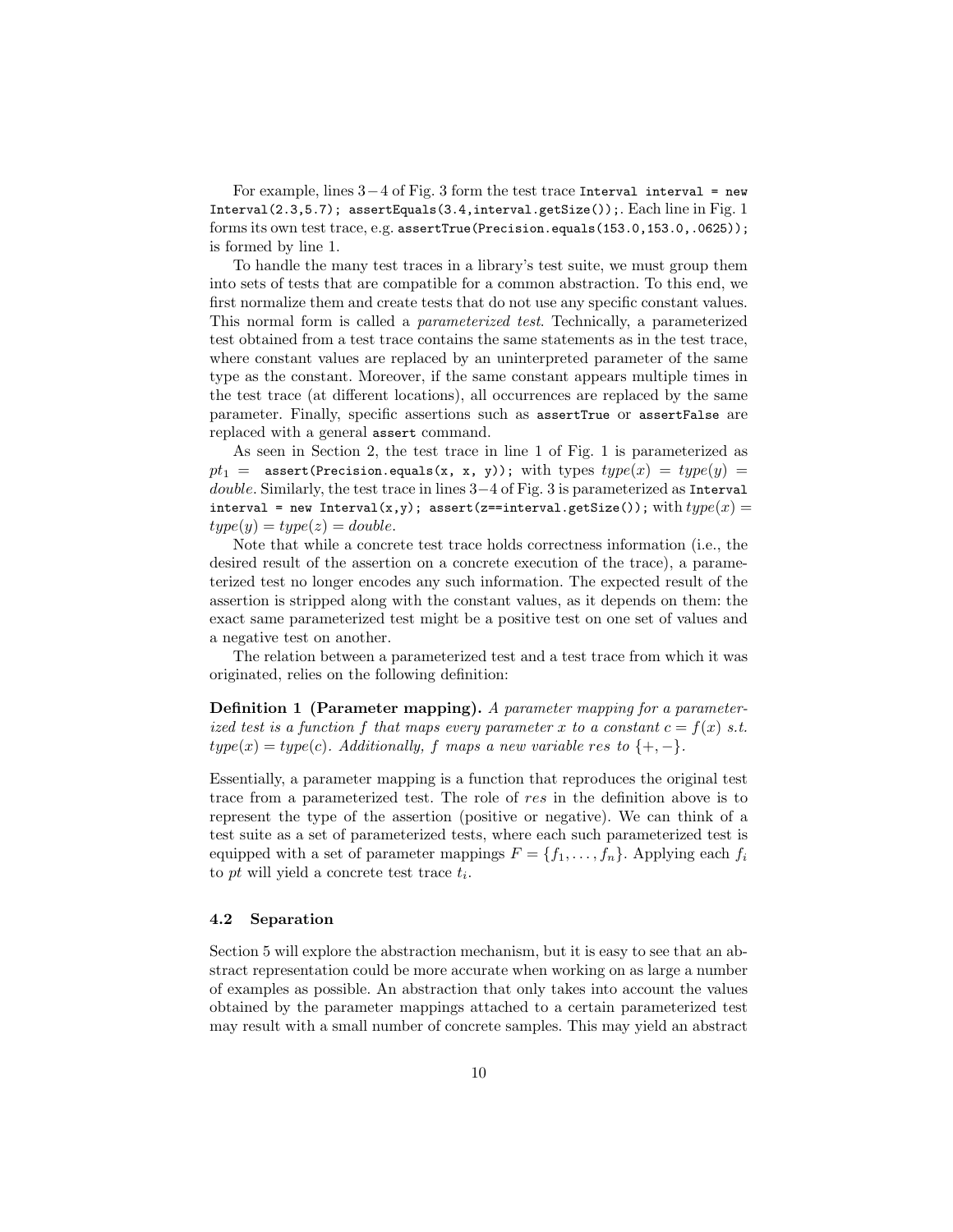representation which is too coarse. Even worse, the abstract representation may provide no generalization.

To address this, we introduce another definition relying only on the statements in the test trace:

**Definition 2 (Scenario).** A scenario  $S$  is a set of parameterized tests which execute the same sequence of statements, differing only by their parameters. The code of a scenario S, is the sequence of statements mutual to all parameterized tests in S, after discarding parameter information. We say that a parameterized test pt belongs to a scenario S if the code of S is obtained by discarding pt's parameter information.

Continuing our example with  $pt_1 =$  assert(Precision.equals(x, x, y));, if S is the scenario to which  $pt_1$  belongs, then the code of S is the statement assert(Precision.equals(?, ?, ?)); (without parameter information).

The unification of parameterized tests into scenarios is driven by the fact that despite the different parameter mappings, they are all running the same code (It is important to note that method overloading information is not discarded.)

Next, we formalize subsumption between parameterized tests of the same scenario. These definitions will allow us to increase the number of parameter mappings that can be attached to a single parameterized test.

To define subsumption, we wish to compare two parameterized tests from the same scenario and assess their generality. To do that, we need to compare the parameter uses in the parameterized test in sequence. We therefore rely on the following definition:

Definition 3 (Sequence of parameters). Given a parameterized test pt, let  $params(pt)$  be the sequence of parameters across all statements in the parameterized test pt (with repetitions).

This notion is needed so that we may compare two parameterized tests in the same scenario with a different number of parameters or with equality constraints in different places in the test trace. E.g., for  $pt = foo(x,y)$ ; assert(bar(x,z)); we have  $params(pt) = x \cdot y \cdot x \cdot z$ .

Definition 4 (generality of parameterized tests,  $\subseteq$ ). For two parameterized tests  $pt_1, pt_2$  with  $params(pt_k) = x_1^k \cdots x_n^k$  for  $k \in \{1,2\}$ , both belonging to the same scenario S, we say that  $pt_1 \sqsubseteq pt_2$  if  $\forall i, j \in \{1 \dots n\}$ :

- 1.  $type(x_i^1) \sqsubseteq type(x_i^2)$  (we use the standard notion of this relation, e.g. int  $\sqsubseteq$  $double, String \sqsubseteq Object.$ )
- 2.  $name(x_i^2) = name(x_j^2) \Rightarrow name(x_i^1) = name(x_j^1)$

The definition above allows us to create a parameter mapping  $f_2$  for a parameterized test  $pt_2$  from a parameter mapping  $f_1$  for parameterized test  $pt_1$ , such that  $pt_1 \sqsubseteq pt_2$ . We do this by defining the result of  $f_2$  for every  $x_i^2 \in params(pt_2)$ by  $f_2(x_i^2) = f_1(x_i^1)$ .

The implication of the correctness of behavior described by all parameterized tests in a scenario is that all parameter mappings in a scenario can and should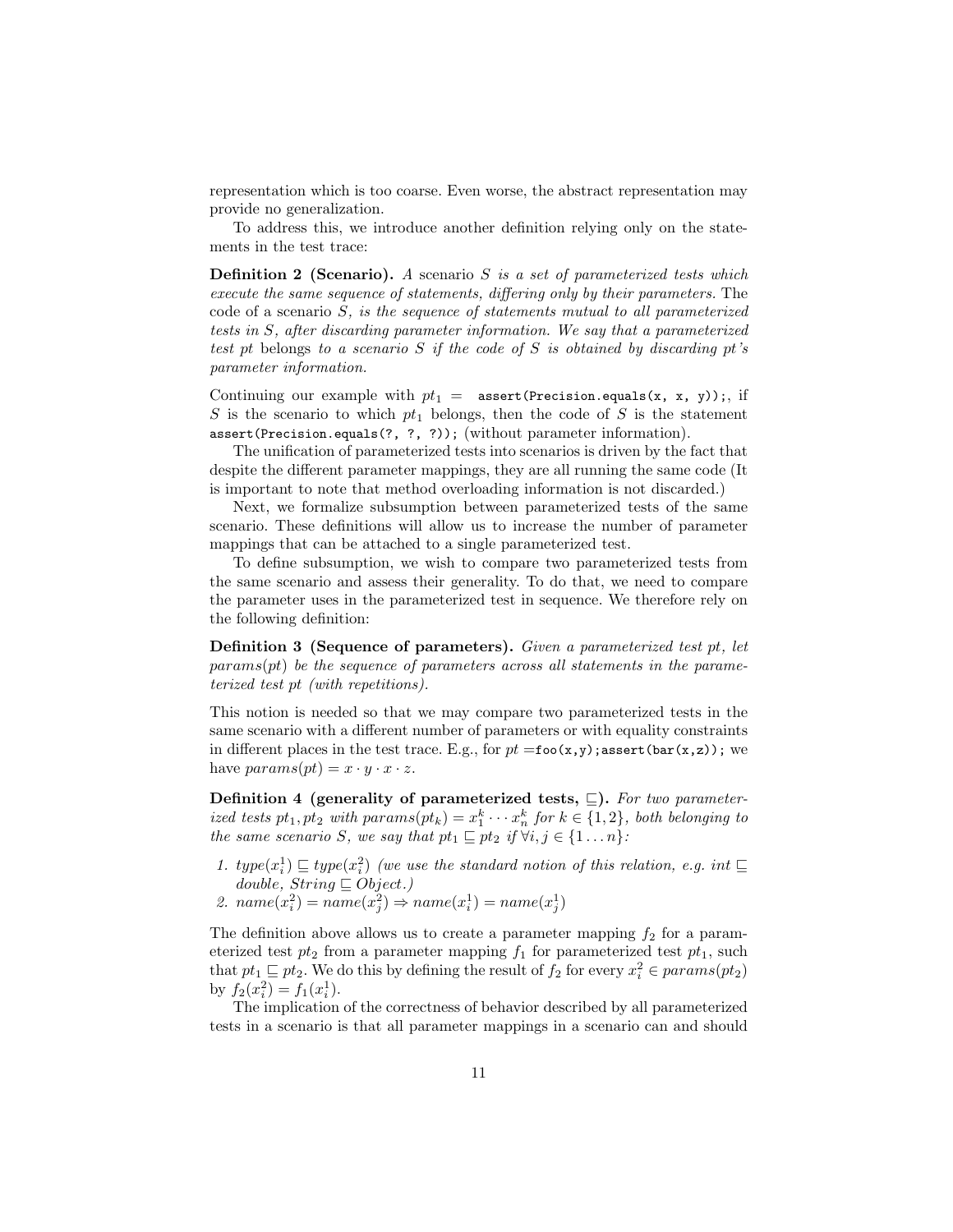be abstracted together. However, creating a single abstraction for the entire scenario will create a unification problem.

Example 1. Let us consider three parameterized tests that have several parameter mappings each:  $pt_1 = \text{int prev} = x.size(); x.add(y); assert(x.size() ==$ prev + 1); with  $type(x) = List \le String$  and  $type(y) = String, pt_2$  is identical to  $pt_1$  except for having  $type(x) = ArrayList \leq String$ , and  $pt_3$  is identical to  $pt_1$  except for having  $type(x) = Set \leq String$ . Since add and size are methods on List and Set's shared parent interface Collection,  $pt_1$ ,  $pt_2$ , and  $pt_3$  all belong to the same scenario.

Since  $params(pt_1) = params(pt_2) = params(pt_3) = x \cdot x \cdot y \cdot x$ , and since ArrayList is a subtype of List, but Set and List only share a common ancestor, we see that  $pt_2 \sqsubseteq pt_1$ , and  $pt_3$  is incomparable with both.

We notice that even though  $pt_1$  and  $pt_3$  are incomparable, there exists a parameterize test  $pt_4$ , with the same test code and  $type(x) = Collection \leq String \geq$ and  $type(y) = String$  for which  $pt_1 \sqsubseteq pt_4$  and  $pt_3 \sqsubseteq pt_4$ .

If we aim to abstract  $pt_4$ , we can see that our unification problem is twofold. First, we now need to abstract (and later generate values for) collections in general, not just lists and sets, from concrete data that only includes lists and sets. We also see that there is a difference in behavior between sets and lists in this test code which needs to be captured by the abstraction: for a set,  $res \mapsto true$ only if  $y$  is not already a member of the set, whereas for a list (ArrayList or otherwise),  $res \mapsto true$  always. This problem is made even worse in cases where the shared ancestor is Object.

In order to avoid these problems we set a unification rule as follows:

**Definition 5** (Abstraction candidates). Let  $T \subseteq S$  be the set of parameterized tests in a scenario S such that for every  $pt \in T$ ,  $\neg \exists pt' \in S.pt \sqsubseteq pt' \land pt \neq pt'$ . We define the abstraction candidates for  $S$  to be the sets of parameter mappings  $AC_S = \{ \{f \in pt' \mid pt \subseteq pt\} \mid pt \in T \}$ . When performing abstraction, each  $s \in AC_S$  will be abstracted on its own.

In other words, given the DAG defined by the  $\sqsubseteq$  relation, we create an abstraction for every root  $pt$ , including with it the parameter mappings of every parameterized test reachable from pt. This means we only create abstractions for parameterized tests that exist "in the wild", whilst reusing as many test traces as possible in order to abstract them.

#### 5 Abstracting the test data

In the following section, we abstract each of the sets of examples in  $AC_S$ .

Once a parameterized test has its final set of concrete test traces, the res parameter can be used to divide them into positive and negative samples. For instance, the parameterized test for Precision.equals(x,y,z) with  $type(x)$  =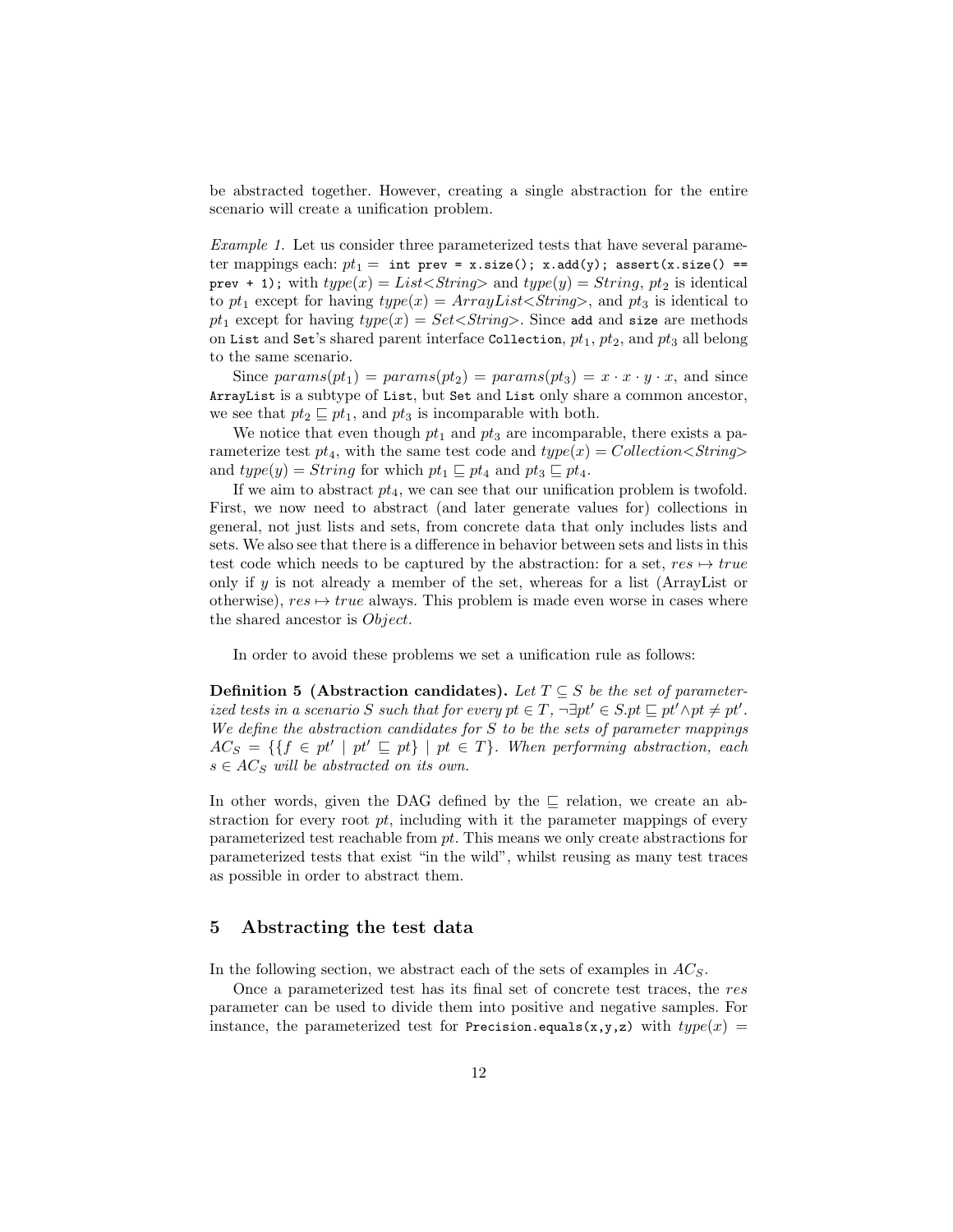$type(y) = type(z) = double from Fig. 1 has the following data:$ 

$$
C^+ = \{ (153.0, 153.0, .0625), (153.0, 153.0625, .0625), (152.9375, 153.0, .0625) \},
$$
  

$$
C^- = \{ (153.0, 153.0625, .0624), (152.9374, 153.0, .0625) \}.
$$

**Safe Generalization** We are interested in an abstraction in some language that would be a Safe Generalization [44], or an abstraction that provides separation from a set of counterexamples. Safe Generalization is defined as an operation that further generalizes a set of abstract elements A from an abstract domain  $[16]$  into another set of abstract elements,  $A'$ , while avoiding a set of concrete counterexamples  $C_{cex}$ , and provides the following properties:

- 1. Abstraction:  $A'$  contains every concrete element that is abstracted by  $A$ (even though  $A \sqsubseteq A'$  may not hold)
- 2. **Separation**: No  $c \in C_{cex}$  is abstracted by A'
- 3. Precision: Generalization is a direct result of the elements in A.

as well as a strive for maximality that is not relevant for this use. We wish to generate two properties for the parameterized test that we are abstracting: one expecting the test to succeed, and one expecting it to fail. The code in these two properties is the same except for a negation of the assertion, but they require different data generators. In order to create these two generators, we need two abstractions,  $A^+$  for the positive examples of the parameterized test, and  $A^$ for the negative.

It is important to notice that, when a scenario has multiple abstraction candidate sets, they are still all representing the same behavior in the code under test, which means they are influenced by the counterexamples in the other sets as well. Specifically, while the positive examples were separated by the unification rule, and should not be abstracted together, they should still be separated from every negative point in the scenario, as they all represent some negative case for the same code. This applies symmetrically to the negative points.

We therefore define for an abstraction candidate  $a \in AC_S$  the following example sets:

$$
C^{+} = \{ f \in a | f(res) = + \} \qquad C^{-} = \{ f \in a | f(res) = - \}
$$

$$
C_{cex}^{+} = \bigcup_{b \in AC_s} \{ f \in b | f(res) = - \} \qquad C_{cex}^{-} = \bigcup_{b \in AC_s} \{ f \in b | f(res) = + \}
$$

and attempt to attain the separating abstraction for  $A^+$  from  $(C^+, C_{cex}^+)$  and for  $A^-$  from  $(C^-, C_{cex}^-)$ .

It is clear that not every abstraction language will be able to accommodate this requirement. In addition, when there are few samples, many different elements from each language may fit, and we are not necessarily interested in the most precise one, which means we will need to relax the precision requirement of Safe Generalization.

In some domains such as Intervals, we are able to easily compute Safe Generalization using algorithms such as Hydra [38], but we may still wish to perform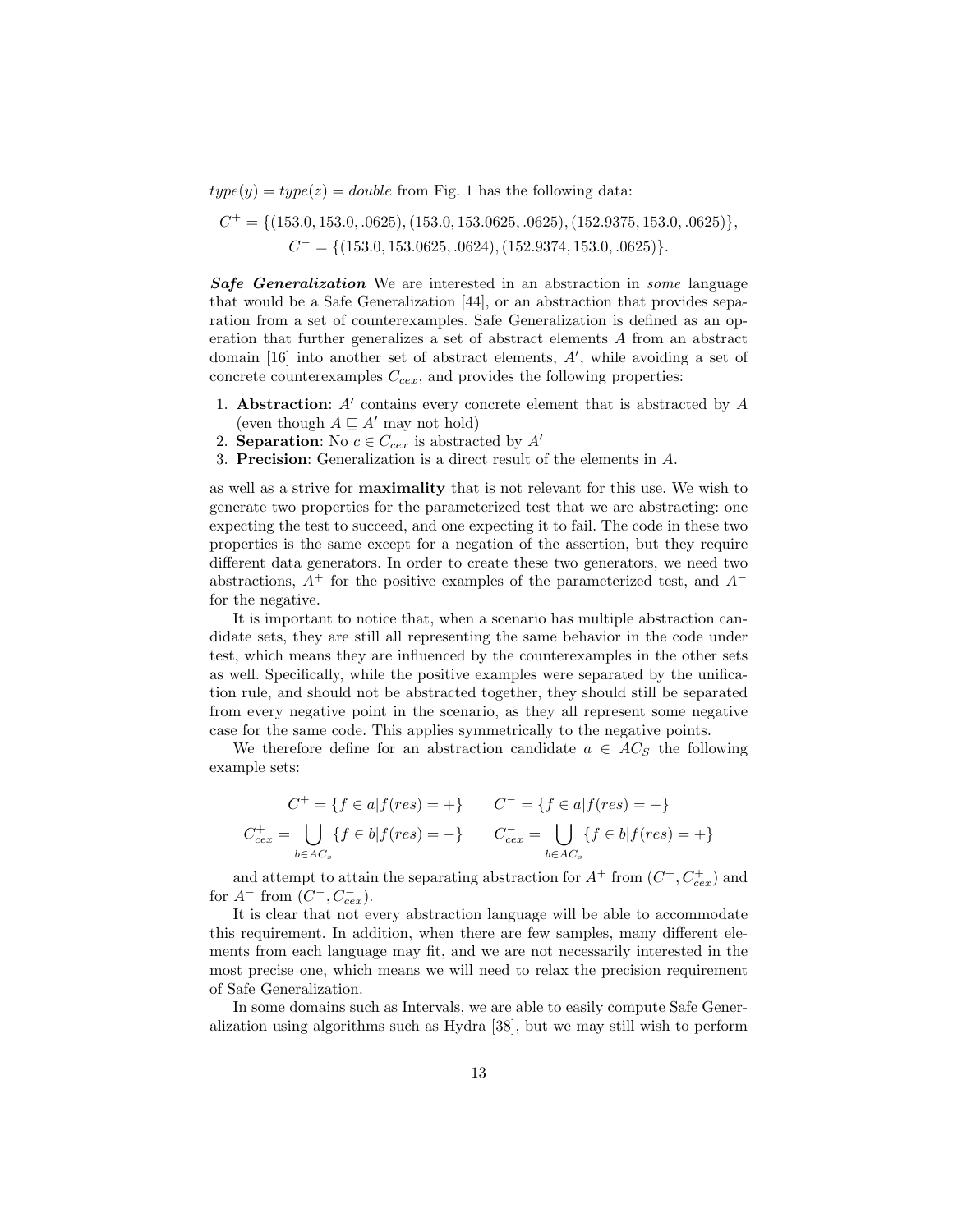a controlled loss of precision on the result. In other domains, computing Safe Generalization will be doubly exponential. Instead, we utilize a Safe Generalization relation, denoted  $SG(C, C_{cex})$ , which includes the set of abstractions that are safe generalizations for  $({\beta(c) | c \in C}, C_{cex})$ , where  $\beta$  is the abstraction function for a single concrete element. SG relaxes the precision requirement, allowing abstractions to be included in  $SG(C, C_{cex})$  even for very small example sets  $C, C_{cex}.$ 

In theory we would construct  $SG$  over every available abstraction. In practice, we use SG to test a set of given abstractions.

Abstraction templates In order to select an abstraction language and an element of that language, JARVIS contains a library of abstraction templates, such as  $|x - y| \leq z$ ,  $x \in [a, b]$ , etc. As previously shown by the FlashFill project [51], the case of learning from few examples (in FlashFill, often only one example) requires the notion of ranking the possible programs, or in our case, possible abstractions, so that correct programs will be ranked higher than incorrect ones, and likely programs higher than unlikely ones. While in [51] this ranking is learned from examples, in our implementation the templates have a predefined ranking that is applied for all instantiated abstractions that hold for all samples.

Every template  $t$  of the template library is instantiated, and in the case of templates such as  $x \in [a, b]$  or  $|a * x - y| \leq b$ , the parameters are selected based on the existing samples. Templates are instantiated in pairs, one as an abstraction for the positive examples and one for the negative. The result is  $\mathcal{A} = \{ (A^+, A^-) | (A^+, A^-) \in SG(C^+, C_{cex}^+), (A^-, A^+) \in SG(C^-, C_{cex}^-) \}.$  We then select from A the highest ranking  $(A^+, A^-)$ , and create code sampling them as the generators for the properties.

This means the template library can be extended to include more abstractions, and the ranking can be modified to better suit a specific project or domain.

#### 5.1 Handling Impreciseness

The abstractions we use are conservative, and overapproximate the concrete data that they abstract. On the one hand, this guarantees that cases that are present in the original unit test will be included in the generated PBTs. However, in some cases, even the best abstraction available in the template library will be too conservative, and also represent data points that will fail the PBT. This can happen for one of two reasons:

- The abstraction itself is not precise enough (e.g. a single interval, when the data requires a disjunctive abstraction, or a set of intervals).
- The number of examples is too low to precisely generalize from (e.g. generalizing from two examples, there is not enough data to reduce the set of abstraction templates).

Both cases require manual intervention: in the first case, the user can provide a finer abstraction, in the second case she can provide more examples, and in either case she can manually edit the resulting tests.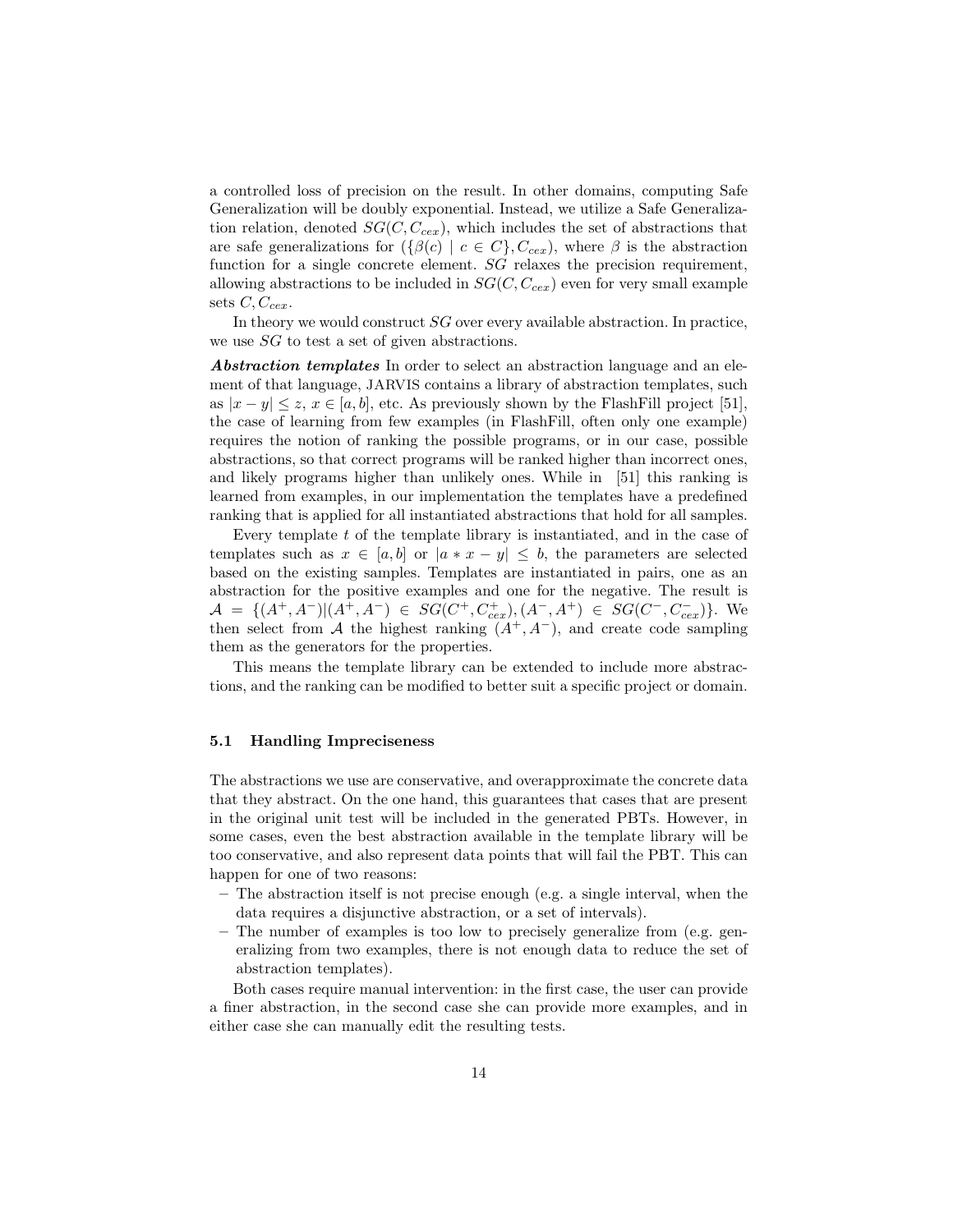### 6 Sampling from the Abstraction

We now wish to sample the abstraction that was created in the previous section. When creating the abstraction-based value generators that will sample the abstraction, we take our cue from the original test traces and their parameterized tests. We consider the original tests written by the programmers to be a weighted sample from the region of the domain that is described by the "true" precondition of the tested behavior. That is, the user has already selected points that they deem important. We therefore wish to preserve them.

We have created an abstraction of each region – an underapproximation of the positive and negative regions for each of the maxima of the  $\sqsubseteq$  relation. We now wish to generate property-based tests, or in essence, to generate code that will sample from the concretization of our abstraction. The sampling component of the code in Fig. 2 is shown in lines  $1 - 6$  and  $11 - 17$ . It is composed of the representation of the space and types of the variables to be sampled into.

In this section we describe the creation of such sampling for the abstractions we performed.

Sampling based on user-encoded testing nuances We notice that we may wish to sample each abstracted region more than once. Since the constraints of parameterized tests lower in the hierarchy represent constrained values sampled by the user, we wish to cover them in our generated sampling. Let us examine the parameterized test  $pt_1 =$  assert (Precision.equals(x, x, y)); with  $type(x) = type(y) = double$  from Section 2. It is sampled out of the region abstracted for the entire scenario S containing  $pt_1$  as well as other tests for Precision.equals. Abstracting the topmost parameterized test by the  $\subseteq$  relation yields an abstraction in  $\mathbb{R}^3$ . When sampling  $(x, y, z) \in A \subseteq \mathbb{R}^3$  the odds of satisfying the constraint in  $pt_1$ , i.e.,  $x = y$ , are infinitesimal. If we wish to preserve the constraint entered by the user, we must sample the special case in which  $x = y$  on its own.

Sampling the constraints In order to sample each set of constraints on its own, we create a sampling component as follows: for every  $pt \in S$ , we create a sampling component over each abstraction for an abstraction candidate s for which pt has contributed its parameter mappings. If, according to the  $\sqsubseteq$  relation, there are positive parameter mappings that apply to  $pt$ , a sampling component for the positive abstraction will be generated. Likewise for negative parameter mappings.

For each region sampled, the constraints of  $pt$  are added to the restrictions on the domain. For example, when sampling the region  $|x - y| \leq z$  for  $pt_1$  seen in Section 2, the new sampling constraints are  $|x - y| \le z \wedge x = y$ , or  $0 \le z$ , sampling  $(x, z)$  out of this region s.t.  $type(x) = type(z) = double$ .

**Sampling guarantee** Finally, we formulate our guarantee for points that will be sampled:

*Claim.* Let T be a set of test traces from the same scenario S,  $|T| \geq 2$ . For each  $t \in T$ , if  $\exists t' \neq t$  s.t.  $PT(t) \sqsubseteq PT(t')$ , then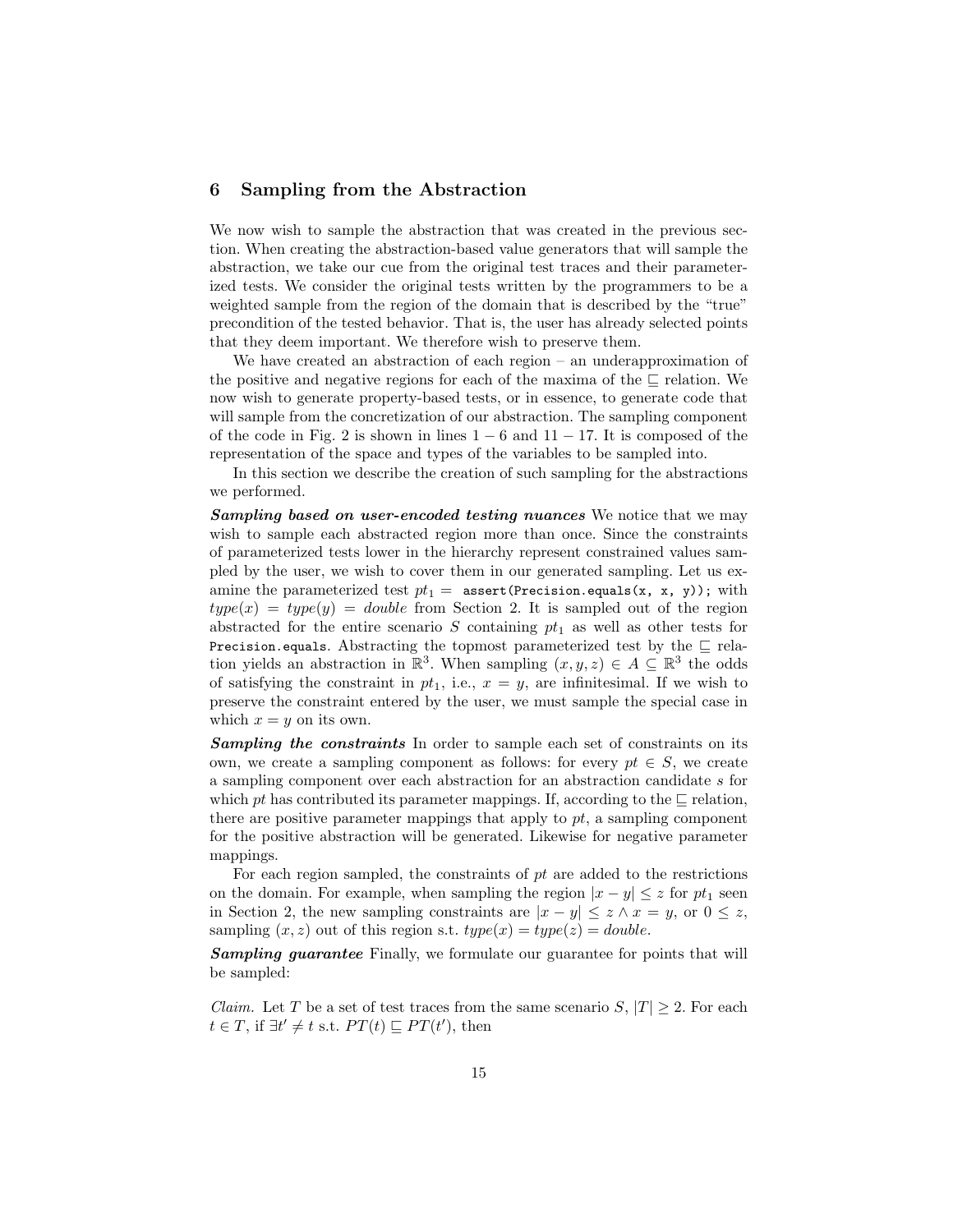|                       |         | Scenarios | Repeating scenarios       |                | Hierarchy |                |                       |        |                             |         |                |
|-----------------------|---------|-----------|---------------------------|----------------|-----------|----------------|-----------------------|--------|-----------------------------|---------|----------------|
|                       |         |           | no. PTs<br>no. of<br>have |                |           |                | no. of                |        |                             |         |                |
|                       | avg     | repeating | traces                    |                |           |                | per scenario multiple | height |                             | roots   |                |
| Library               | size    | scenarios | avg                       | max            | avg       | max            | PTs                   | avg    | max                         | avg max |                |
| $Commons-CLI$         | 4.2     | 38.3%     | 3.5                       | 14             | 1.067     | $\overline{2}$ | 6.7%                  | 1.033  | $\overline{2}$              | 1.50    | 2              |
| Commons-Codec         | 2.2     | 38.2%     | 3.4                       | 8              | 1.088     | $\overline{2}$ | 8.8%                  | 1.088  | $\overline{2}$              | 1.00    | 1              |
| Commons-Collections   | 2.1     | 13.3%     | 2.8                       | 5              | 1.133     | 4              | 6.7%                  | 1.033  | $\overline{2}$              | 2.50    | 3              |
| Commons-Configuration | 3.5     | 14.6%     | 3.7                       | 15             | 1.015     | $\overline{2}$ | $1.6\%$               | 1.012  | $\mathcal{D}_{\mathcal{L}}$ | 1.25    | $\overline{2}$ |
| Commons-CSV           | 3.2     | 27.8%     | 2.0                       | $\overline{2}$ |           |                | $0.0\%$               | 1.000  | 1                           | 1.00    | 1              |
| Commons-Email         | 2.3     | 60.0%     | 2.7                       | 5              | 1.1       | 2              | 10.0%                 | 1.100  | $\mathcal{D}_{\mathcal{L}}$ | 1.00    | 1              |
| Commons-IO            | 2.9     | 23.8%     | 3.6                       | 14             | 1.069     | 4              | 4.7%                  | 1.042  | $\overline{2}$              | 1.11    | 2              |
| $Commons-JEXL$        | 4.6     | 25.9%     | 2.4                       | 4              | 1.037     | $\mathcal{D}$  | $3.7\%$               | 1.000  | 1                           | 2.00    | $\overline{2}$ |
| Commons-Lang          | $2.1\,$ | 36.7%     | 5.5                       | 37             | 1.273     | 5              | 19.1%                 | 1.212  | 3                           | 1.04    | 3              |
| Commons-Math          | 4.3     | 19.7%     | 4.1                       | 45             | 1.182     | 9              | 10.2%                 | 1.075  | 4                           | 1.79    | 6              |
| Commons-Pool          | 3.9     | 33.3%     | 2.0                       | $\overline{2}$ | 1.222     | $\overline{2}$ | 22.2%                 | 1.222  | $\overline{2}$              | 1.00    | 1              |
| Commons-Text          | 2.5     | 36.7%     | 6.2                       | 15             | 1.133     | $\overline{2}$ | 13.3%                 | 1.133  | $\overline{2}$              | 1.00    | 1              |

Table 1. Scenario makeup of the JUnit test suites of Apache-Commons projects. Repeating scenarios are those with the number of concrete test traces greater than 1.

- 1. t will be used in an abstraction, and
- 2.  $PT(t)$  will be used to create an abstraction-based value generator for a PBT.

This allows for a maximal reuse of examples for abstraction, and on the other hand, the sampling of all special cases that are abstracted.

### 7 Experimental evaluation

We implemented JARVIS to operate on JUnit test suites written in Java and to synthesize ScalaCheck PBTs. Scala has a seamless interoperability with Java [40], which means properties for ScalaCheck, which are written in Scala, can mimic completely the functionality of the original test traces. JARVIS uses the Polyglot compiler [39] and the ScalaGen [6] project to translate test traces from Java to Scala, and they are then paired with generators from the selected abstraction which are outputted directly to Scala. Template instantiation is aided by the Z3 SMT solver [17].

We ran JARVIS on the test suites of several open source libraries. We tested whether the hierarchy and unification rule of abstraction candidates are relevant to real-world test suites.

#### 7.1 Examining Apache test suites

Tab. 1 shows the result of running JARVIS on the test suites of 12 Apache Commons projects. This summary of JARVIS's ability to unify shows us several things in regard to the problems it addresses:

Identifying tests In all projects, the average length of extracted test traces is over two statements. This shows JARVIS identifies and extracts elaborate tests.

Repetition of tests The data shows that there is, in fact, enough repetition of tests to justify test generalization. In the project with the least amount of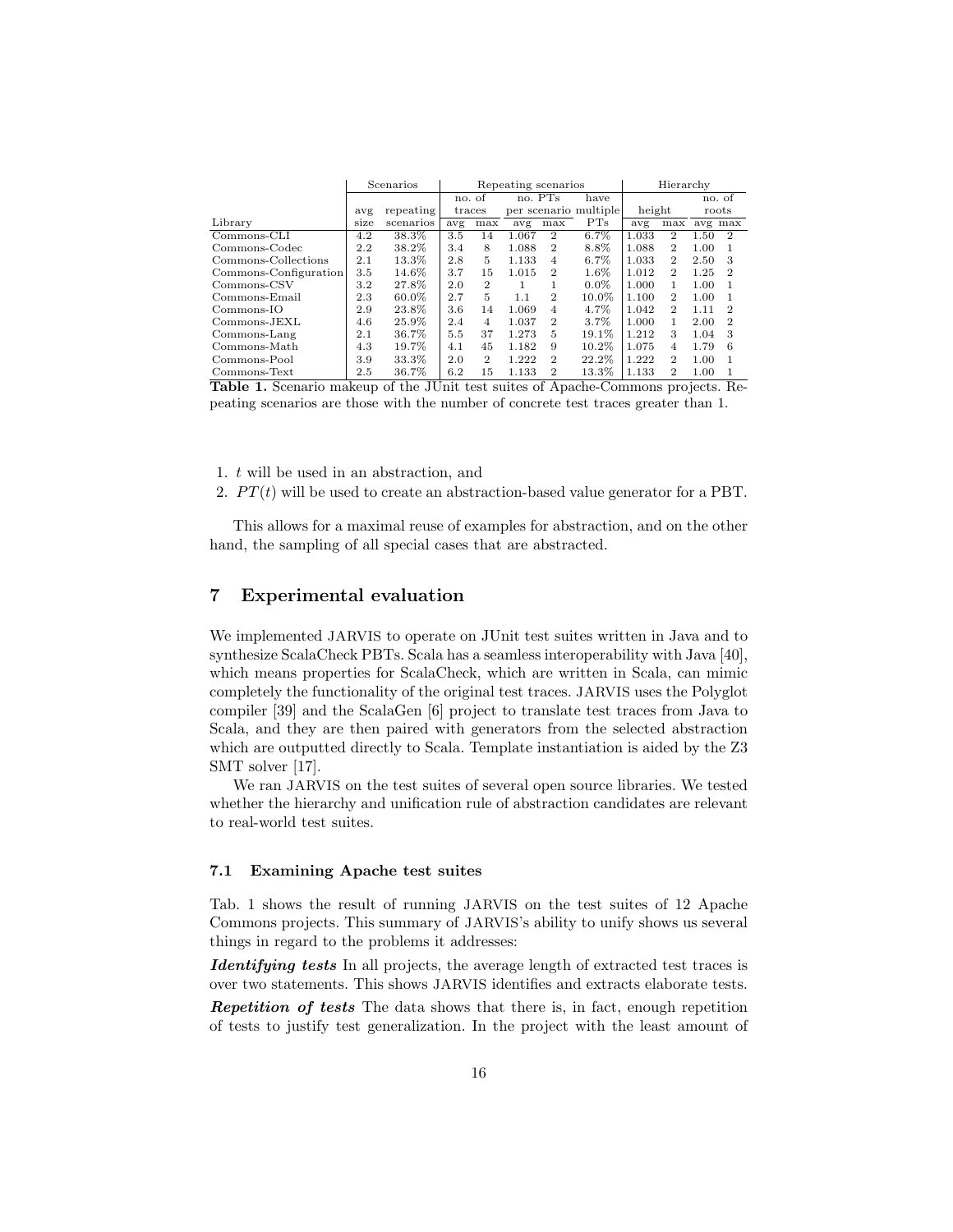repetition, Commons-Collections, only 13% of the scenarios contain more than one concrete test trace, but in half the projects this number is over 30%.

**Existence of constraints** When examining the scenarios that contain more than one test trace, we see that this is, on average, 9% of scenarios, with as many as 9 separate parameterized tests, or sets of constraints, in the same scenario. These are all user-encoded sampling constraints that would see their probability plummet without a specific sampler generated for them.

Importance of the unification rule In scenarios that have multiple parameterized tests, we see that the number of roots in the hierarchy DAG (i.e., incomparable maxima of the relation) is, on average, 1.35. This means that it is not infrequent to have scenarios where the least upper bound of two or more parameterized tests does not occur in the test traces. Since this is a frequent occurrence in the real world, we deem it frequent enough to address the issues that arise from over-unification within the scenario (as described in Section 4.2).

## 8 Instruction and value Coverage

Coverage metrics Test generation papers often use instruction or branch coverage as their guiding metric. However, when approaching a codebase with an existing test suite, these are already high. Additionally, as has been shown [10], even 100% instruction coverage is no guarantee for a bug-free program. The values selected have a meaningful effect on actually finding faults in the program.

This has led to the development of several value-related coverage metrics. Parameter value coverage and parameter value interaction coverage [48] counts the parameter values or parameter combinations that have not previously appeared. Predicate coverage [10] aims to divide the program into equivalence classes of observable states and capture more complex data relationships needed to cover all reachable observable states. Likewise, logical coverage [8] aims to find values that will cover predicates or clauses of the logical expressions in the program. Boundary value coverage [31] aims to test the values at the boundary values of predicates on which the program branches, thereby aiming at off-by-one errors and similar bugs.

Most of these metrics are still anchored in the structure of the program. The implications of this are threefold: (i) blackbox methods of test generation cannot be driven by these metrics, as they would need access to the predicates and branches, (ii) they are still not sufficient in themselves to create a bug-free program, and (iii) tests generated by them will not suffice as regression tests for code changes. Consider, for instance, a program statement that might divide by zero. If there is no branch on the value of the divisor, tests generated to maximize the above metrics will have no reason to try two values – and specifically, zero. Additionally, consider a generated test suite, which is being used for regression testing while the code is modified. It may have originally had high coverage, but it is easy to insert new branches that were not considered in generation and so will now not be visited.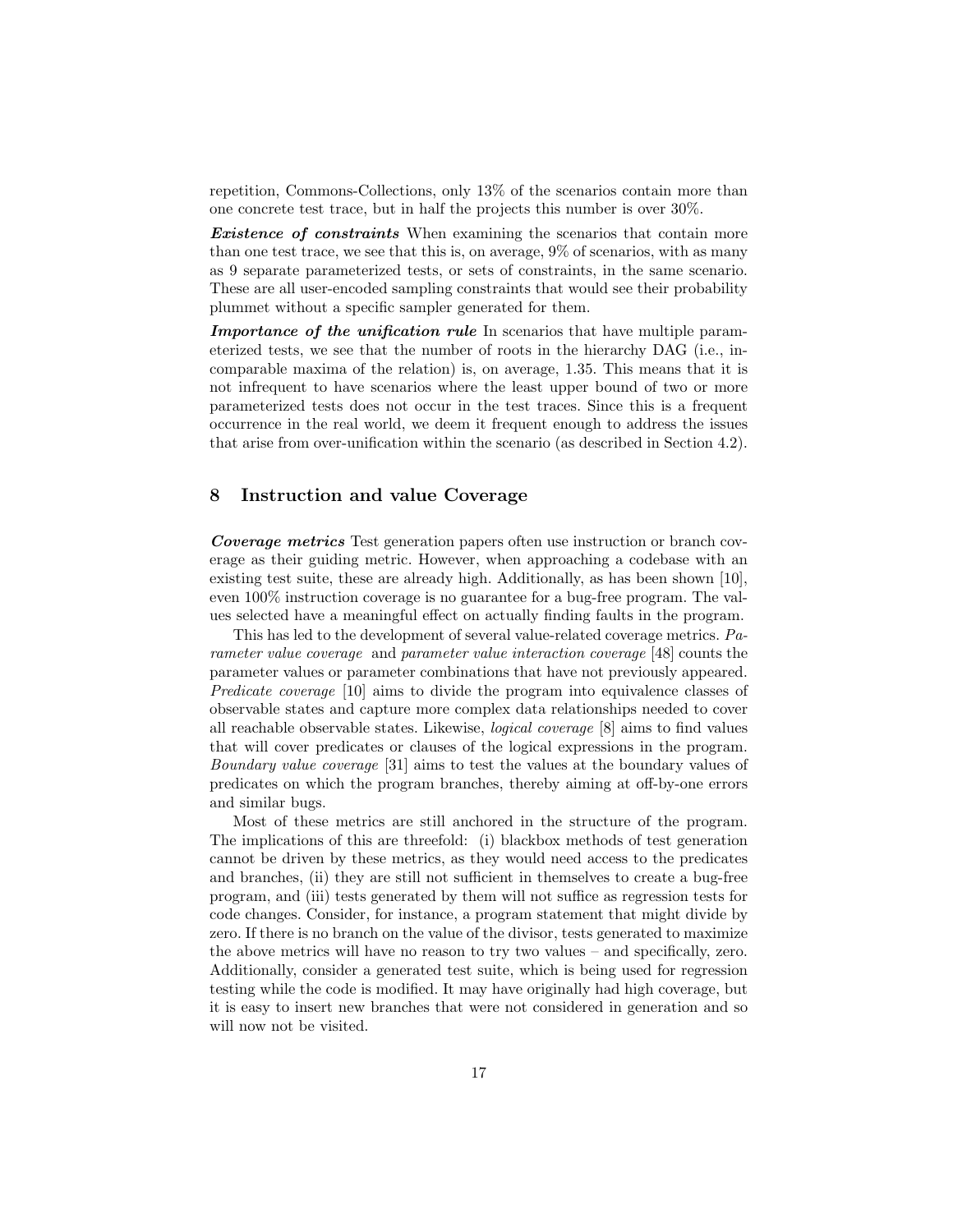Because of these issues, we opt for a combination of two simple metrics: parameter value coverage, combined with instruction coverage. This allows us to perform blackbox synthesis of the tests – meaning the library's code need not even compile, as long as the tests do – and aim for the spirit of PBTs, making axiomatic claims about the UUT that can be used for regression testing once the code has changed.

We tested two additional coverage questions:

- 1. Is instruction coverage preserved when testing with PBTs generated by JARVIS?
- 2. Is parameter value coverage increased when testing with PBTs generated by JARVIS?

|                  |                                                       | parameter           | Java CUT |                | Scala PBT |                |
|------------------|-------------------------------------------------------|---------------------|----------|----------------|-----------|----------------|
|                  | test                                                  | space               | IC       | <b>PVC</b>     | IC        | <b>PVC</b>     |
| Lang             | CharUtilsTest::isAscii                                | char                | 37       | 6              | 37        | 59             |
|                  | CharUtilsTest::isPrintable                            | char                | 40       | 195            | 40        | 45             |
| Math<br>Commons- | FastMathTest::testMinMaxDouble                        | double <sup>2</sup> | 782      | 9              | 770       | 400            |
|                  | FastMathTest::toIntExact                              | int                 | 738      | 2001           | 738       | 65             |
|                  | <b>IntervalTest</b>                                   | double <sup>2</sup> | 38       | $\overline{2}$ | 3869      | $\overline{2}$ |
|                  | PolynomialFunctionTest::testConstants                 | <i>double.</i>      | 53       | 5              | 53        | 105            |
|                  | PolynomialFunctionTest::testfirstDerivativeComparison | <i>double.</i>      | 117      | 7              | 117       | 264            |
|                  | PolynomialFunctionTest::testLinear                    | double              | 71       | 5              | 71        | 160            |
|                  | <b>PrecisionTest</b>                                  | double <sup>3</sup> | 871      | 8              | 876       | 102            |
|                  | UnivariateFunctionTest::testAbs                       | <i>double.</i>      | 739      | 5              | 739       | 506            |

Table 2. Instruction coverage (IC) and parameter value coverage (PVC) figures for tests from Apache test suites and the PBTs generated for them by JARVIS.

Tab. 2 shows the coverage figures for repetitive unit tests from the Apache Commons-Math and Commons-Lang projects. For each test, it indicates its method of origin, or class of origin if there are several methods, the space of parameters the method accepts, and instruction coverage and parameter value coverage figures for both original JUnit tests and Scala PBTs synthesized by JARVIS. Instruction coverage figures were collected by JaCoCo [1]. Parameter value coverage figures were collected from the PBTs by running it with the ScalaCheck default of 100 tests each, conserving the values sampled by the generator.

We notice that while instruction coverage was generally not improved by the synthesized PBTs, it was at least as great as the instruction coverage of the conventional JUnit tests in every case but one. In addition, the parameter value coverage for the PBTs was, on average, 26 times greater than the parameter value coverage for the JUnit tests. Parameter value coverage for the PBTs dropped below that of the JUnit tests in two tests, which we describe below.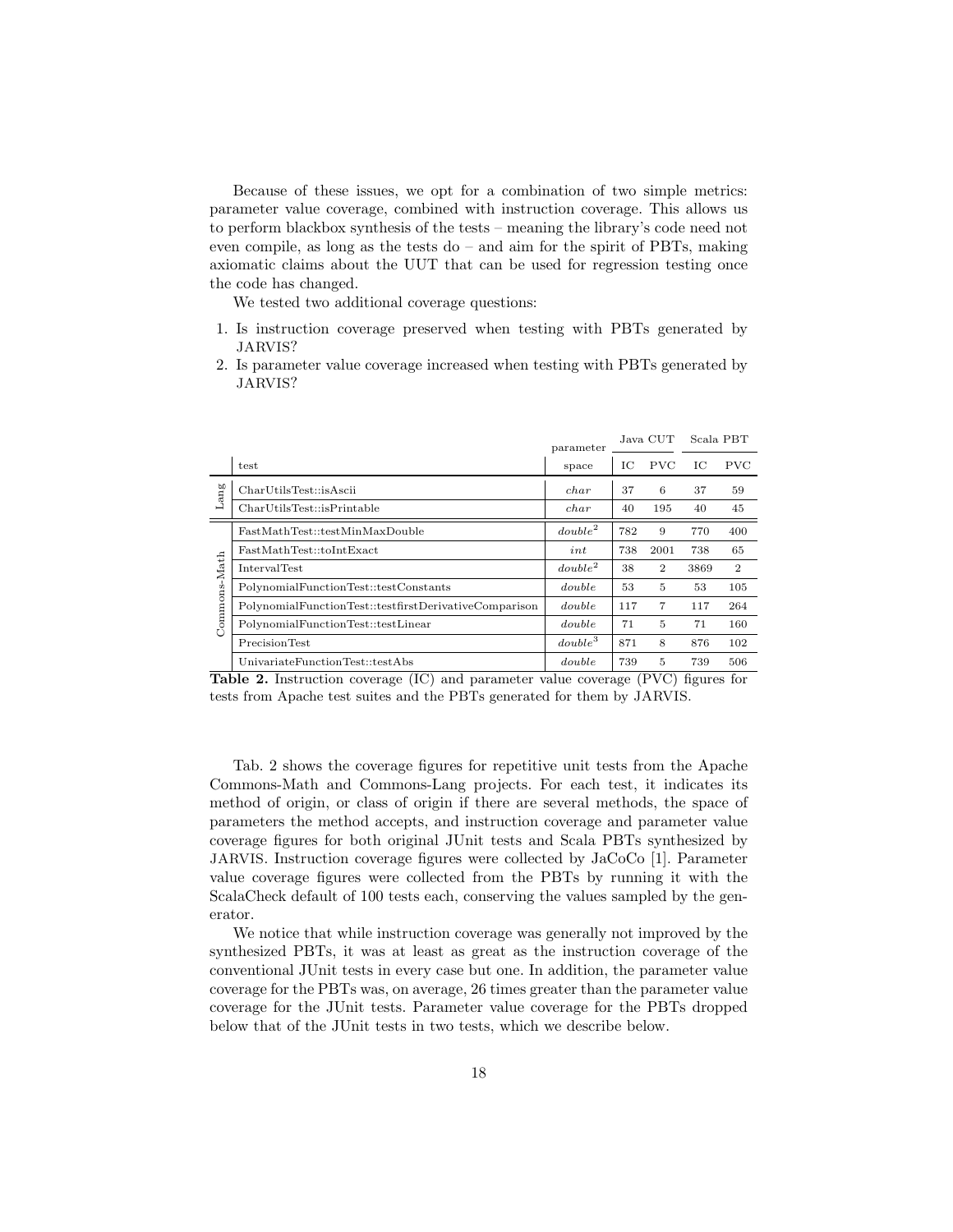IntervalTest The parameter value coverage for the IntervalTest tests, which are shown in Fig. 3 is only 2, the same as the coverage of the JUnit test. This is because the PBT generated for this test (shown in Fig. 4) has found a bug. Because this bug is frequently occurring in terms of values in the parameter space of the function, the test failed, on average, on the second value generated. This is also the reason this test has managed to increase instruction coverage by two orders of magnitude: it has exercised code not previously seen by the conventional unit test. This bug is discussed in greater depth in Section 9.1.

isPrintable and toIntExact In two tests, isPrintable and toIntExact, the conventional unit test's parameter value coverage was greater than that of the synthesized PBTs. In both of these cases, the test function is run inside a loop on a large number of values, while each PBT's execution was limited to 100 iterations.

While examining the PBT resulting from isPrintable, we noticed what appeared to be an inconsistency with the conventional unit test values in the JARVIS abstraction. Upon closer inspection, a copy-paste bug was revealed in the test code, testing some values with the wrong method. The test was fixed, and the commit was accepted by the Commons-Lang project<sup>1</sup>.

testMinMaxDouble The test testMinMaxDouble (which is actually two tests, for FastMath.min and FastMath.max) is the only one in which the instruction coverage of the PBT is lower than that of the JUnit test. This is because the conventional unit test tests, among other values, Double.NaN, while the abstractions in JARVIS do not abstract or create generators that can sample Double.NaN. As NaN (not a number) is often handled in a separate code path, this leaves uncovered code when compared to the unit test.

Conclusion Having examined these special cases, we can answer questions 1 and 2 in the affirmative: instruction coverage is preserved and parameter value coverage is increased in most cases by JARVIS.

### 9 Discovering Bugs: A Case Study

In this section we review two historical bugs in Apache Commons-Math that we discovered by running JARVIS on the unit test suite for the version before the bug was fixed.

#### 9.1 MATH-1256: Interval bounds

In Apache Commons-Math versions prior to 3.6, the test suite for the Interval class included the code in Fig. 3. A bug in the interval class which is not tested in these unit tests was opened as "MATH-1256: Interval class upper and lower check"<sup>2</sup> . An Interval object could be created with a lower bound greater than its upper bound, which would result in an invalid interval with a negative size. The

<sup>&</sup>lt;sup>1</sup> http://github.com/apache/commons-lang/pull/230

<sup>2</sup> http://issues.apache.org/jira/browse/MATH-1256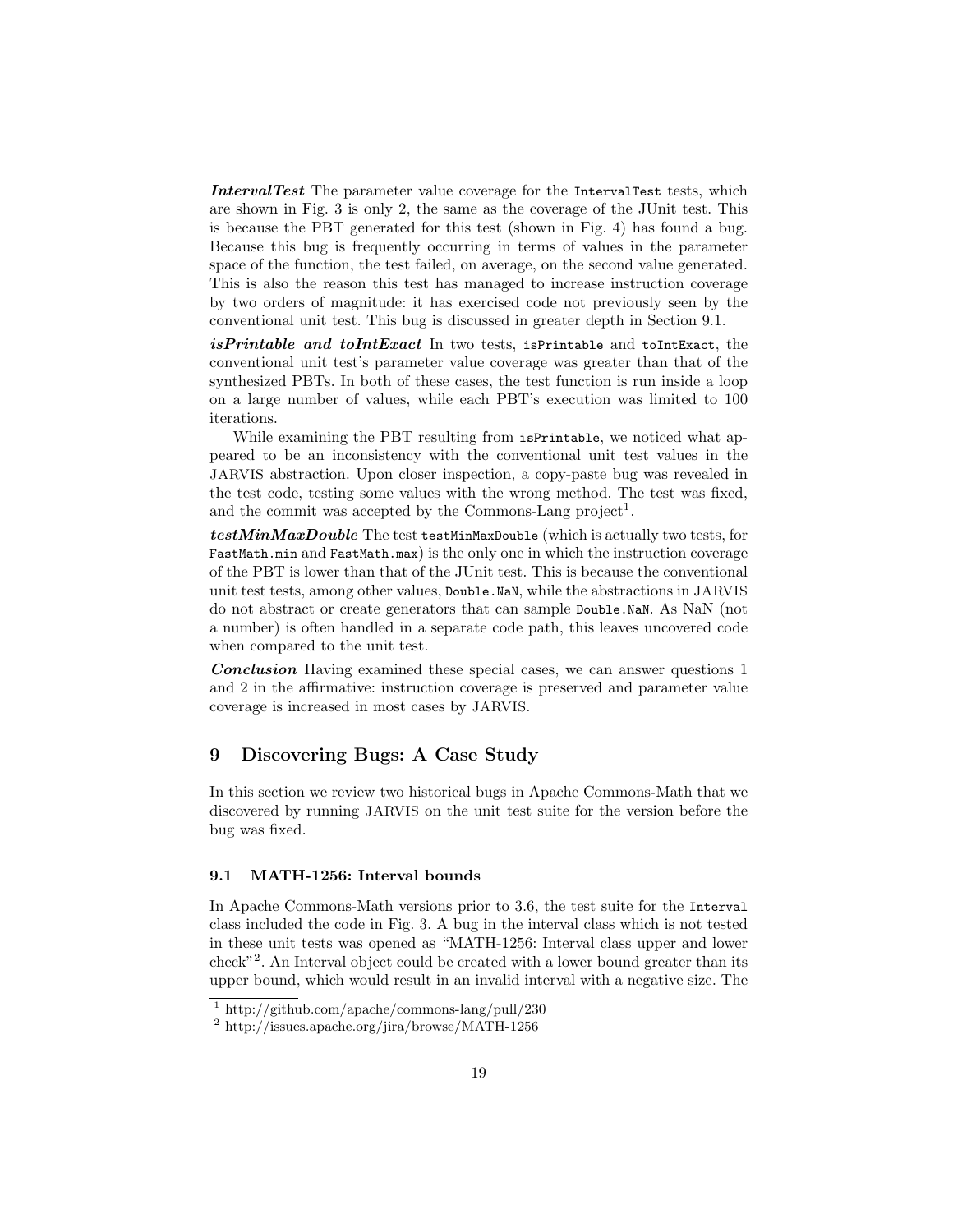```
1 @Test
2 public void testInterval () {
3 Interval interval = new Interval (2.3, 5.7);4 Assert . assertEquals (3.4 , interval . getSize () ,
5 \t 1.0 e-10);6 Assert . assertEquals (4.0 , interval . getBarycenter () ,
7 \quad 1.0e-10);8 Assert . assertEquals ( Region . Location . BOUNDARY ,
9 interval.checkPoint (2.3, 1.0e-10));
10 // Other asserts on properties of interval<br>11 }
11 }
12 / I...
13 @Test
14 public void testSinglePoint () {
15 Interval interval = new Interval (1.0, 1.0);
16 Assert . assertEquals (0.0 , interval . getSize () ,
17 Precision . SAFE_MIN);
18 Assert. assertEquals (1.0, interval. getBarycenter (),<br>19 Precision EPSILON):
            Precision. EPSILON):
20 }
```
Fig. 3. Unit test code for the Interval class from the Apache Commons-Math project

```
1 val gen_double_1_pos = for (
2 x <- Gen. posNum [Double]:
3 y <- Arbitrary . arbitrary [ Double ];
4 \bar{z} <- Gen. oneOf (y-x, y+x)5 . such That (t = > Math \cdot abs(t - y) == x)6 ) yield (x, y, z)7
8 forAll ( gen_double_1_pos ) { _ match {
9 case ( double_1 , double_3 , double_2 ) =>
10 val interval = new Interval ( double_1 , double_2 )
11 double_3 <sup>~=</sup> interval.getSize
12 }}
```
Fig. 4. The ScalaCheck generator and property generated by JARVIS from the unit tests in Fig. 3.

bug report shows test code initializing Interval interval0 = new Interval(0.0, (-1.0)); and showing that it would result in interval0.getSize() being −1.0.

This bug hinges on the two parameters accepted by the Interval constructor. Since it only requires  $y > x$ , it exists in nearly 50% of the parameter space. However, the conventional unit tests in IntervalTest only cover 2 values.

Running JARVIS on IntervalTest.java from release 3.5 yields 9 different scenarios. The scenario testing getSize contains two parameterized tests, one for the parameters  $double_1$ ,  $double_2$  and  $double_3$ , from the code in testInterval and one for  $double_1$  and  $double_2$  from the code in testSinglePoint. We denote them  $pt_3$  and  $pt_4$ , respectively. Since  $pt_4 \subseteq pt_3$ , the concrete test from testSinglePoint is added to the parameterized test for testInterval, resulting in  $C^+ = \{(2.3, 5.7, 3.4), (1.0, 1.0, 0.0)\}.$ 

From the abstraction template library for 3D abstractions, the abstraction selected for these points by the criteria outlined in Section 5 is  $|y - z| = x$ . JARVIS outputs the code in Fig. 4 to generate values matching the abstraction.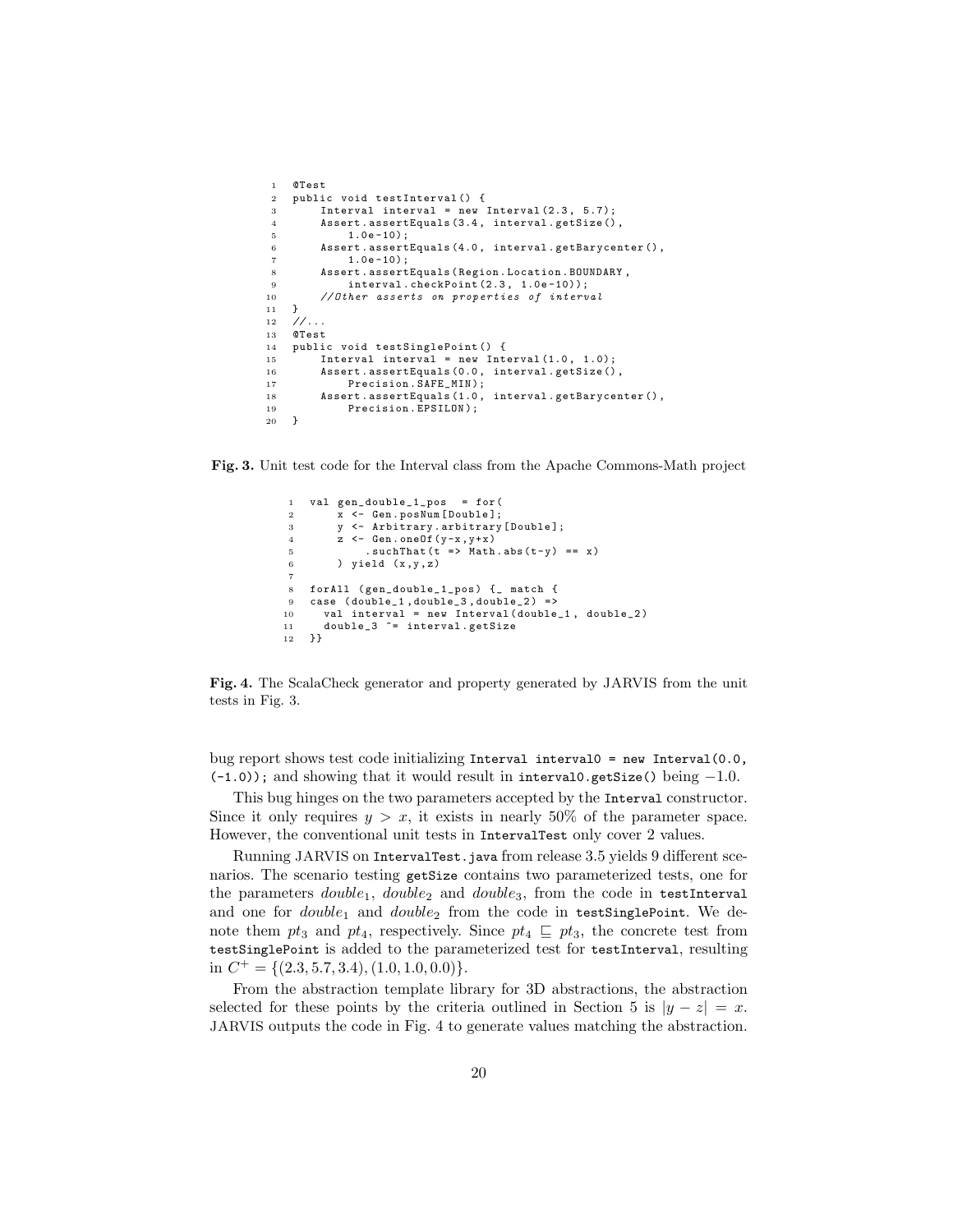Running the test with ScalaCheck fails in cases where the upper bound of the interval is negative while the lower bound is generated as always positive. Since the bug exists in nearly 50% of the space, it occurs almost immediately when running the PBT. These cases expose MATH-1256 without the additional unit tests that were later added after it was reported and fixed.

#### 9.2 MATH-785: Discovering a deep bug with manual intervention

In Commons-Math 3.0, the FDistributionTest.java test file included three tests that instantiate an FDistribution object, and test that  $cdf^{-1}(cdf(x)) = x$ . A bug in ContinuedFraction caused an exception while computing  $cdf^-1$  of an FDistribution instantiated with sufficiently large values for the numerator and denominator degrees of freedom. This has been reported as "MATH-785: Numerical Underflow in ContinuedFraction"<sup>3</sup> . This problem is also related to another bug, MATH-718, and impacted another Commons-Math class, BinomialDistribution.

The two concrete tests that appear in the 3.0 version of FDistributionTest.java are parameterized into the same parameterized test with parameters  $int_1$  and double<sub>1</sub>, with the data set  $C^+ = \{(1, 0.975), (100000, 0.999)\}\.$  In an environment where precision is not an issue, the ideal abstraction for this case would be  $int_1$  >  $0 \wedge 0 \leq double_1 \leq 1$ . JARVIS selects the abstraction  $|0int_1 - double_1| \leq 0.999$ . While this is a model example of the difficulty of abstracting from few examples, an important fact–the lack of relation between  $int_1$  and  $double_1$ –has been captured. Values that trigger the bug may be generated from this abstraction, but they are unlikely. Values causing a false positive are far more likely.

Fig. 5(a) shows the original code created by JARVIS. We now describe the manual process used to discover the bug:

Running the code produced by JARVIS resulted in the failure: ! Falsified after 0 passed tests.

> ARG 0: (2147483647,-0.5649371160559484). This test failure leads us to two changes in the generator code. The first is to limit  $int_1$  to lower values, as when it is sufficiently high, every call to cumulativeProbability returns 0 due to lack of precision, and to positive values which are required by the class. The second is to limit  $double_1$  to not only values greater than 0 but very near 1 as floating point arithmetic causes the  $cdf^{-1}(cdf(x))$  calculation to vary greatly from x through no fault of the code.

Running the code after the changes, seen in Fig. 5(b), in ScalaCheck now fails with an exception caused by the bug:

! Exception raised on property evaluation.

> ARG 0: (213726,0.9918989284020788)

> Exception: org.apache.commons.math3.exception.NoBracket-ingException: function values at endpoints do not have different signs, endpoints: [0, 1.001], values:  $[-0.03, -?]$ 

<sup>3</sup> http://issues.apache.org/jira/browse/MATH-785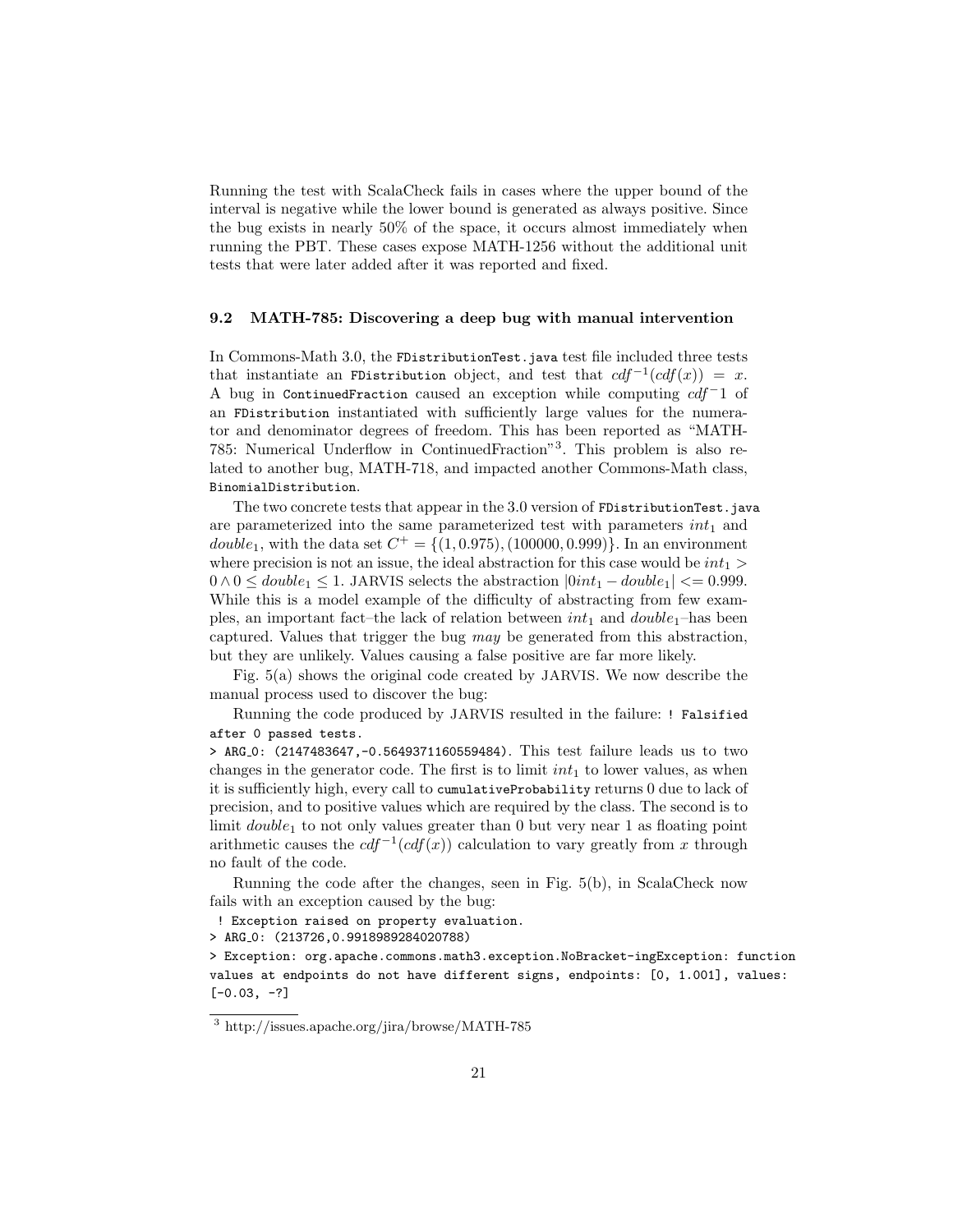```
1 val gen_int_1_pos = for (
2 x <- Arbitrary.arbitrary [Int];
3 y <- Gen . choose [ Double ](0.0 * x - 0.999 ,
 4 0.0 * x + 0.999)
5 ) yield (x ,y)
6 forAll ( gen_int_1_pos ) {_ match {
7 case ( int_1 : Int , double_2 : Double ) =>
8 val fd = new FDistribution (int 1, int 1)
9 val p = fd.cumulativeProbability(double_2)<br>10 val x = fd inverseCumulativeProbability (n)
         val r = 1<br>val x = fd. inverseCumulativeProbability (p)
11 double_2 \tilde{} = x
12 }}
                                    (a)
1 val gen_int_1_pos = for (
2 x <- Gen . choose [ Int ](1 ,320000);
3 y <- Gen . choose [ Double ](0.975 ,
4 0.0 * x + 0.999)
5 ) yield (x, y)<br>6 for All (gen int 1)
    forAll (gen_int_1_pos) {_ match {
7 case ( int_1 : Int , double_2 : Double ) =>
8 val fd = new FDistribution (int_1, int_1)<br>9 val p = fd.cumulativeProbability (double
         val p = fd. cumulativeProbability (double_2)
10 val x = fd. inverseCumulativeProbability (p)
11 double_2 z = x<br>12 }}
    12 }}
                                    (b)
```
Fig. 5. (a) The ScalaCheck generator and property generated by JARVIS for FDistribution. (b) The code from (a) after manual modifications to the generator in lines 2 and 3.

### 10 Related Work

Learning from examples Learning from examples or "Programming by Example" is a field of synthesis with many different applications, such as Inductive Programming [20], string processing [30, 29, 51] and data extraction [33]. In particular, the FlashFill and FlashExtract projects [51, 33] present an interactive algorithm for synthesis by examples used to generate code for string manipulation, showing that it is possible to synthesize a program from few examples, despite having several compatible solutions.

Genrating Tests and Oracles An experiment described in [49] reveals that state of the art automatic test generation tools are far from satisfactory. However, an experiment described in [46] shows that manual unit tests, written by developers aided by an automatic test generation tool, create better code coverage. [42] use code instrumentation of the system under test to guide test generation by path discovery. [41] suggest a technique that improves random test generation by avoiding sequences calls after an object has reached an illegal state. [60] extend this technique further to increase coverage and diversity for automatically generated tests. However, their method only generates the tests and they do not suggest how to generate oracles. [24] describe a technique for automatically generating unit tests together with appropriate pre and post-conditions,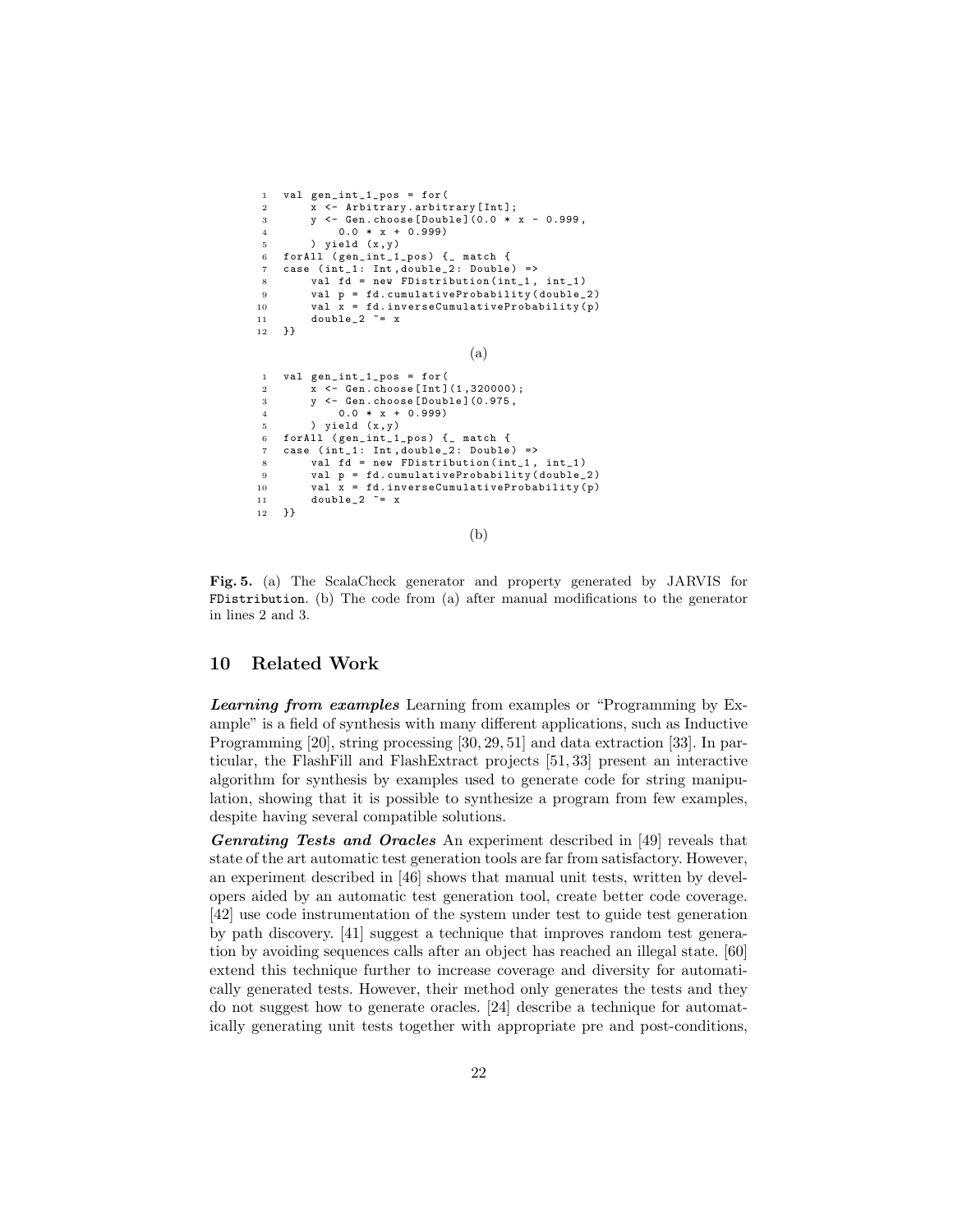based on mutations of the tested class and test inputs. However, the basis for the postcondition is the observable state after the test execution, which means that bugs in the program will result in incorrect postconditions. [26] suggests a mutation-based technique to select variables for which an oracle would detect a high number of faults in the program. However, a tester is still required to write the oracles. [61] generate unit tests using symbolic execution and incremental refinement. [57] generate both tests and oracles from use case specifications, using natural language processing techniques.

**Parameterized Unit Tests** PUTs are defined in [55] and as "theory-based testing" in [47] and developed further in [54, 56, 58]. [53] is an empirical study in unit test parametrization that strongly advocates parameterized unit testing. Generalizing unit tests to parameterized unit tests was shown as useful in detecting new bugs and required feasible human effort, though one that required expertise with additional tools. However, their proposed methodology contains manual steps for parametrization and generalization, and they do not address the problem of extracting and grouping the tests. [25] extends [24] to parameterized unit tests, but exactly as in [24], the postcondition is derived from the observable state after the test execution. In contrast, JARVIS creates test oracles from the oracles of the original unit tests, and treats their assertions as part of the generalization, making no assumptions based on the execution.

Property Based Testing and Fuzzing [23] creates PBTs for web services, but does so from both a syntactic and manually-written semantic description of the service. Later work [34] is intended to track API changes in web services and update existing PBTs. [27] recognizes the important connection between conventional unit tests and PBTs, and describe a tool that checks whether a given unit test is covered by a given PBT. [59] is a tool for automatic PBT generation, based on feedback directed random test generation [41]. However, similar to previous feedback directed random test generation techniques, the oracles are specified by the developer. Fuzz testing or "fuzzing", another testing technique, is very similar to property-based testing: it draws inputs or enumerates them, but usually does not use oracles, only looks for crashes, and does not test components but rather the whole program. Works such as [11] draw their inputs from grammars of valid or invalid inputs. Others add to this a white-box approach [28, 37], attempting to draw inputs that increase coverage. [14] suggest combining fuzzing with ranking, based on the diversity of the test cases. [7] aim to draw inputs for fuzzing that will direct the fuzzing to a part of the program.

# 11 Conclusion

We presented JARVIS, a tool to extract repetitive tests from unit test suites and synthesize from them property-based tests. We have shown the foundations for its operation: sorting the existing unit tests into sets of compatible tests; a better abstraction, achieved using a hierarchy of generality between parameterized tests which allows abstractions to generalize more tests; generalizing the examples to a data generator, taking into consideration the positive and negative examples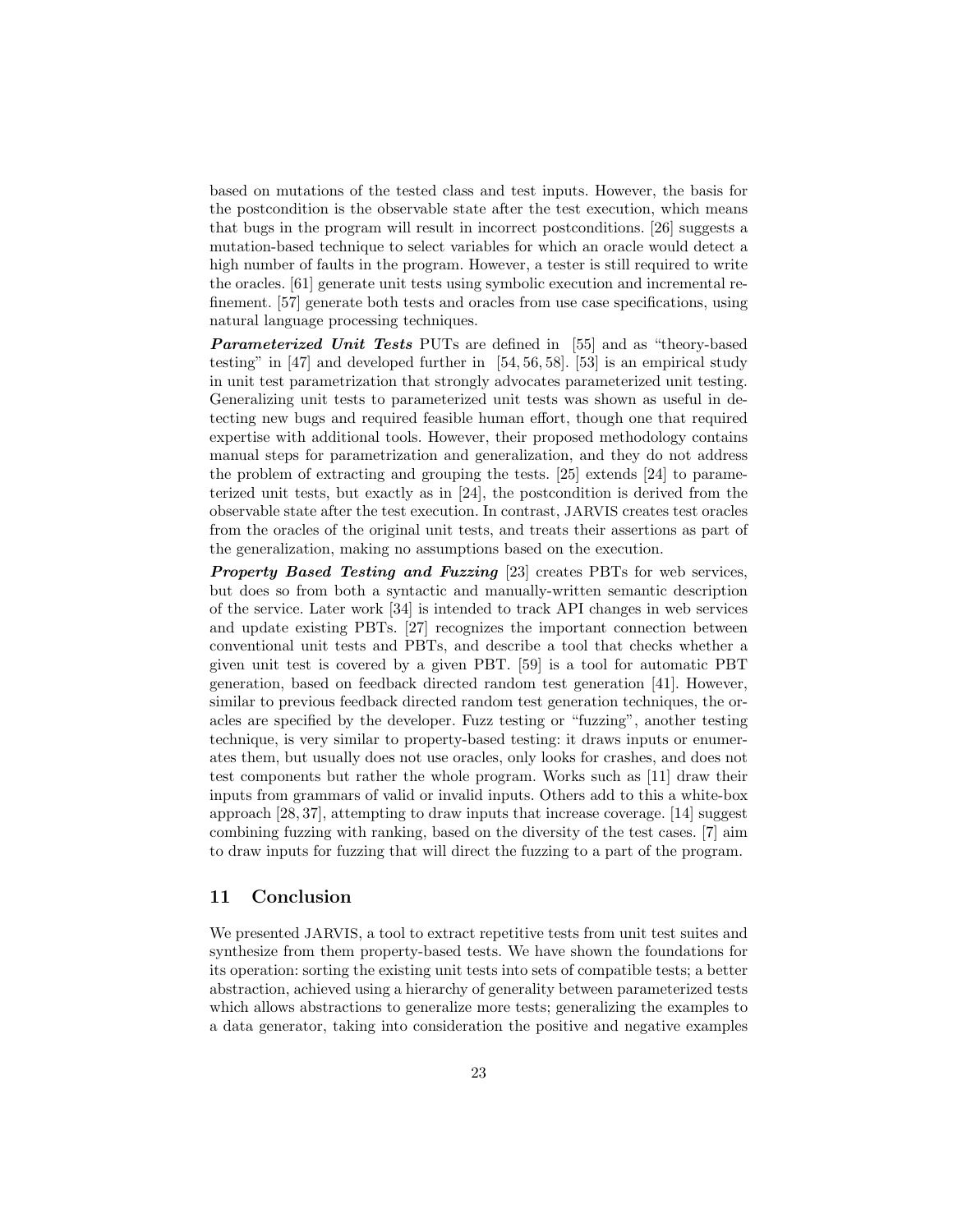(tests expected to succeed and fail, resp.) using the notion of Safe Generalization; and preserving the subtleties of human-written unit tests by sampling each abstracted region according to constraints found in the test data.

We applied JARVIS to the JUnit test suites of 12 Apache Commons APIs, and have shown there is ample repetition in the data of real-world test suites, which can be used to generate PBTs. We have also shown that the repetition often includes subtleties, in the same testing scenario. Additionally, we have shown that JARVIS-generated PBTs maintain the instruction coverage of the original unit tests, and increase parameter value coverage by as much as two orders of magnitude. PBTs generated by JARVIS have found a known bug in Apache Commons-Math, and with the help of JARVIS we identified a bug in the Commons-Lang test suite.

#### Acknowledgements

The research leading to these results has received funding from the European Unions Seventh Framework Programme (FP7) under grant agreement no. 615688 - ERC-COG-PRIME.

### References

- 1. Eclemma jacoco java code coverage library.
- 2. Jsverify: Write powerful and concise tests.
- 3. Junit. http://junit.org/.
- 4. Nunit. http://www.nunit.org/.
- 5. Scalacheck: Property-based testing for scala. http://www.scalacheck.org/.
- 6. Scalagen: Java to scala conversion.
- 7. M. A. Alipour, A. Groce, R. Gopinath, and A. Christi. Generating focused random tests using directed swarm testing. In Proceedings of the 25th International Symposium on Software Testing and Analysis, pages 70–81. ACM, 2016.
- 8. P. Ammann, J. Offutt, and H. Huang. Coverage criteria for logical expressions. In Software Reliability Engineering, 2003. ISSRE 2003. 14th International Symposium on, pages 99–107. IEEE, 2003.
- 9. D. Angeletti, E. Giunchiglia, M. Narizzano, A. Puddu, and S. Sabina. Automatic test generation for coverage analysis using cbmc. In International Conference on Computer Aided Systems Theory, pages 287–294. Springer, 2009.
- 10. T. Ball. A theory of predicate-complete test coverage and generation. In International Symposium on Formal Methods for Components and Objects, pages 1–22. Springer, 2004.
- 11. R. Brummayer and A. Biere. Fuzzing and delta-debugging smt solvers. In Proceedings of the 7th International Workshop on Satisfiability Modulo Theories, pages 1–5. ACM, 2009.
- 12. J. R. Calam´e, N. Ioustinova, and J. van de Pol. Automatic model-based generation of parameterized test cases using data abstraction. Electronic Notes in Theoretical Computer Science, 191:25–48, 2007.
- 13. M. Carlier, C. Dubois, and A. Gotlieb. Constraint reasoning in focaltest. In ICSOFT, 2010.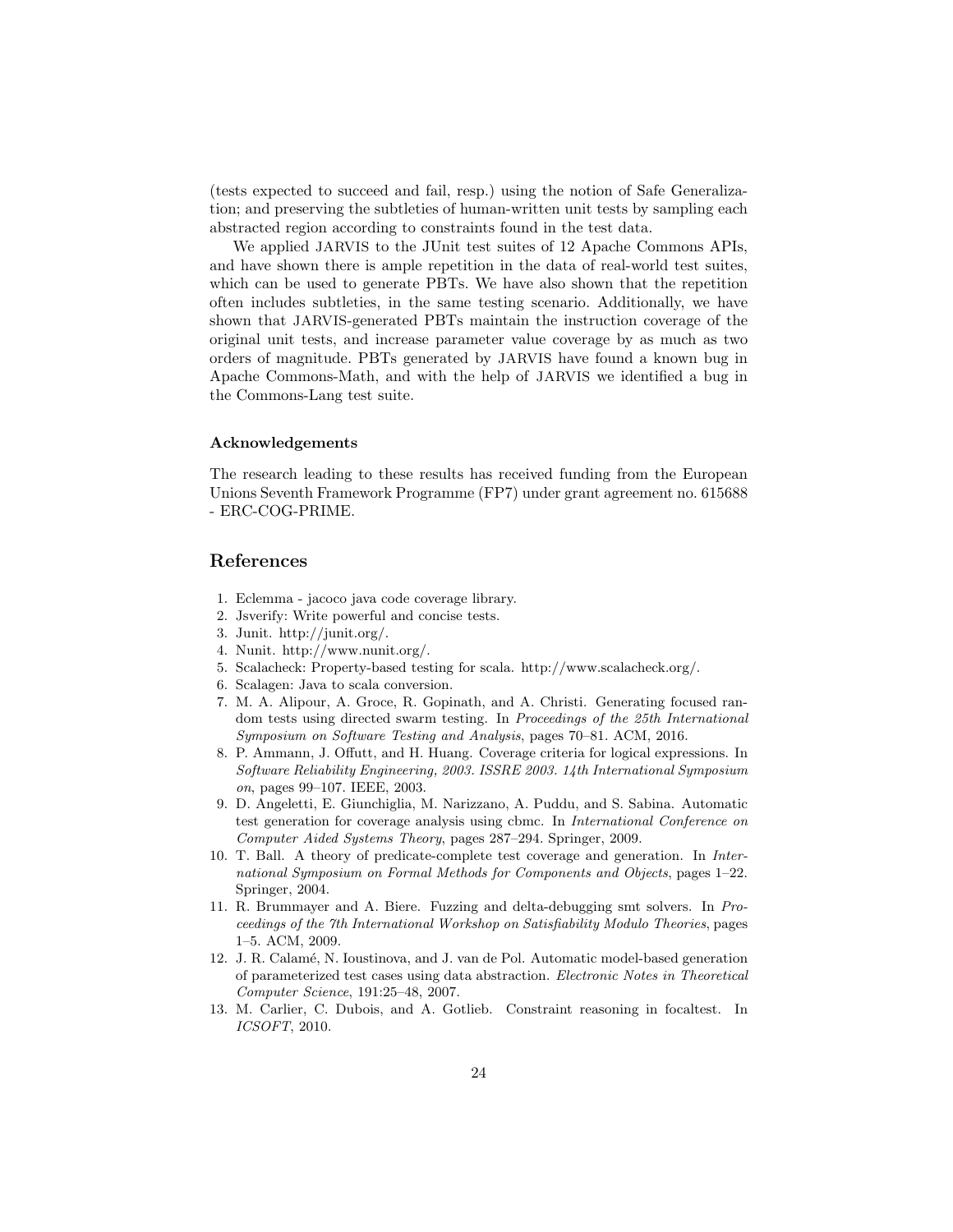- 14. Y. Chen, A. Groce, C. Zhang, W.-K. Wong, X. Fern, E. Eide, and J. Regehr. Taming compiler fuzzers. In Proceedings of the 34th ACM SIGPLAN Conference on Programming Language Design and Implementation, PLDI '13, pages 197–208, New York, NY, USA, 2013. ACM.
- 15. K. Claessen and J. Hughes. Quickcheck: a lightweight tool for random testing of haskell programs. Acm sigplan notices,  $46(4):53-64$ , 2011.
- 16. P. Cousot and R. Cousot. Abstract interpretation: A unified lattice model for static analysis of programs by construction or approximation of fixpoints. In POPL, pages 238–252, 1977.
- 17. L. De Moura and N. Bjørner. Z3: An efficient smt solver. In Tools and Algorithms for the Construction and Analysis of Systems, pages 337–340. Springer, 2008.
- 18. J. Derrick, N. Walkinshaw, T. Arts, C. B. Earle, F. Cesarini, L.-A. Fredlund, V. Gulias, J. Hughes, and S. Thompson. Property-based testing-the protest project. In International Symposium on Formal Methods for Components and Objects, pages 250–271. Springer, 2009.
- 19. M. D. Ernst, J. Cockrell, W. G. Griswold, and D. Notkin. Dynamically discovering likely program invariants to support program evolution. Software Engineering, IEEE Transactions on, 27(2):99–123, 2001.
- 20. C. Ferri-Ramírez, J. Hernández-Orallo, and M. Ramírez-Quintana. Incremental learning of functional logic programs. In Proceedings of the 5th International Symposium on Functional and Logic Programming (FLOPS'01), volume 2024 of LNCS, pages 233–247. Springer-Verlag, 2001.
- 21. G. Fink and M. Bishop. Property-based testing: a new approach to testing for assurance. ACM SIGSOFT Software Engineering Notes, 22(4):74–80, 1997.
- 22. C. Flanagan and K. R. M. Leino. Houdini, an annotation assistant for esc/java. In Proceedings of the International Symposium of Formal Methods Europe on Formal Methods for Increasing Software Productivity, FME '01, pages 500–517, London, UK, UK, 2001. Springer-Verlag.
- 23. M. A. Francisco, M. López, H. Ferreiro, and L. M. Castro. Turning web services descriptions into quickcheck models for automatic testing. In Proceedings of the twelfth ACM SIGPLAN workshop on Erlang, pages 79–86. ACM, 2013.
- 24. G. Fraser and A. Zeller. Mutation-driven generation of unit tests and oracles. In Proceedings of the 19th International Symposium on Software Testing and Analysis, ISSTA '10, pages 147–158, New York, NY, USA, 2010. ACM.
- 25. G. Fraser and A. Zeller. Generating parameterized unit tests. In Proceedings of the 2011 International Symposium on Software Testing and Analysis, pages 364–374. ACM, 2011.
- 26. G. Gay, M. Staats, M. Whalen, and M. P. Heimdahl. Automated oracle data selection support. Software Engineering, IEEE Transactions on, 41(11):1119–1137, 2015.
- 27. A. Gerdes, J. Hughes, N. Smallbone, and M. Wang. Linking unit tests and properties. In Proceedings of the 14th ACM SIGPLAN Workshop on Erlang, pages 19–26. ACM, 2015.
- 28. P. Godefroid, A. Kiezun, and M. Y. Levin. Grammar-based whitebox fuzzing. In ACM Sigplan Notices, volume 43, pages 206–215. ACM, 2008.
- 29. S. Gulwani. Automating string processing in spreadsheets using input-output examples. In Proceedings of the 38th Annual ACM SIGPLAN-SIGACT Symposium on Principles of Programming Languages, POPL '11, pages 317–330, New York, NY, USA, 2011. ACM.
- 30. S. Gulwani, W. R. Harris, and R. Singh. Spreadsheet data manipulation using examples. Commun. ACM, 55(8):97–105, Aug. 2012.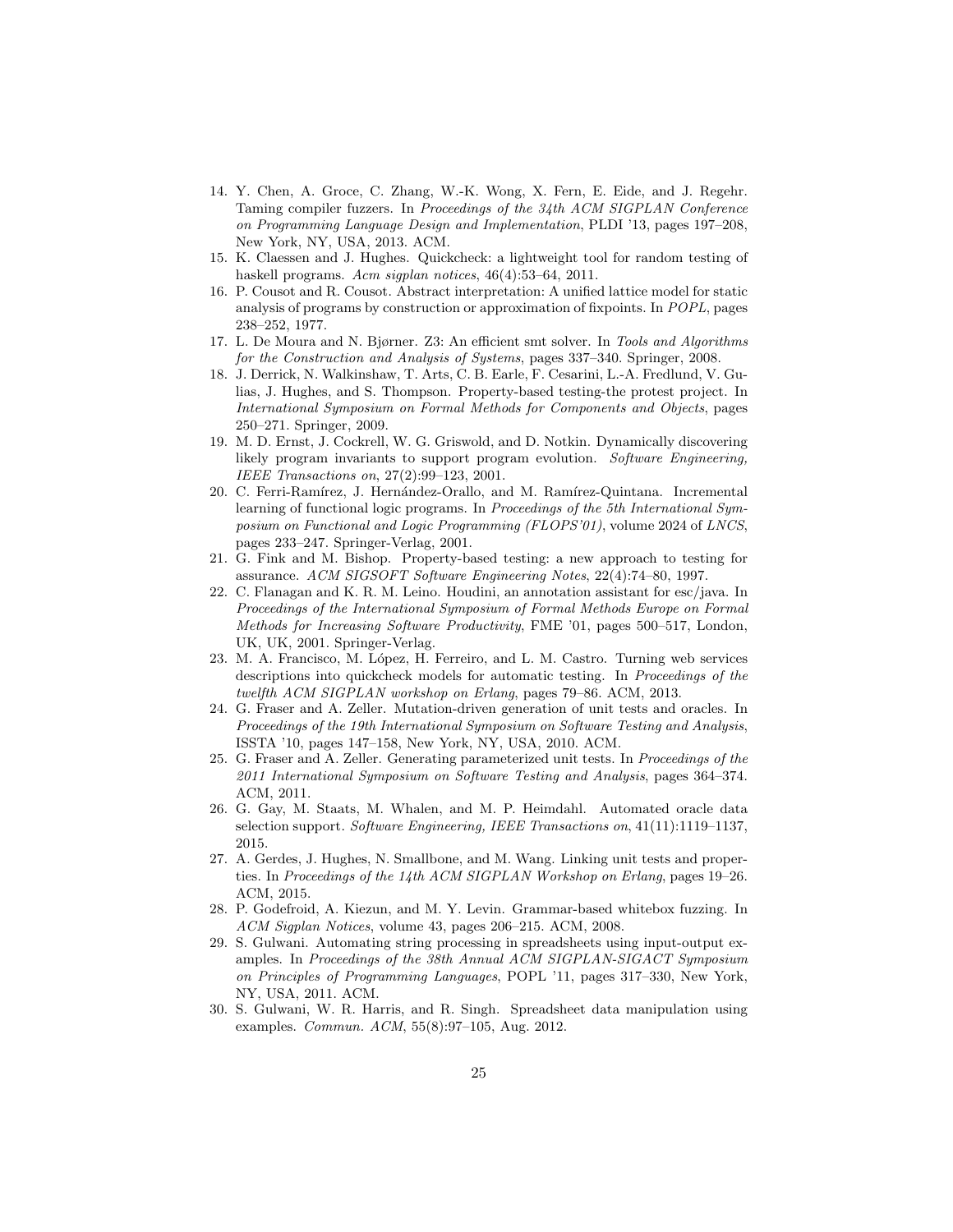- 31. D. Hoffman, P. Strooper, and L. White. Boundary values and automated component testing. Software Testing, Verification and Reliability, 9(1):3–26, 1999.
- 32. J. Hughes. Quickcheck testing for fun and profit. In International Symposium on Practical Aspects of Declarative Languages, pages 1–32. Springer, 2007.
- 33. V. Le and S. Gulwani. FlashExtract: a framework for data extraction by examples. In M. F. P. O'Boyle and K. Pingali, editors, Proceedings of the 35th Conference on Programming Language Design and Implementation, page 55. ACM, 2014.
- 34. H. Li, S. Thompson, P. Lamela Seijas, and M. A. Francisco. Automating propertybased testing of evolving web services. In Proceedings of the ACM SIGPLAN 2014 Workshop on Partial Evaluation and Program Manipulation, pages 169–180. ACM, 2014.
- 35. N. P. Lopes and J. Monteiro. Weakest precondition synthesis for compiler optimizations. In Verification, Model Checking, and Abstract Interpretation, pages 203–221. Springer, 2014.
- 36. A. Löscher and K. Sagonas. Targeted property-based testing. In Proceedings of the 26th ACM SIGSOFT International Symposium on Software Testing and Analysis, pages 46–56. ACM, 2017.
- 37. R. Majumdar and R.-G. Xu. Directed test generation using symbolic grammars. In Proceedings of the twenty-second IEEE/ACM international conference on Automated software engineering, pages 134–143. ACM, 2007.
- 38. K. S. Murray. Multiple convergence: An approach to disjunctive concept acquisition. In IJCAI, pages 297–300. Citeseer, 1987.
- 39. N. Nystrom, M. R. Clarkson, and A. C. Myers. Polyglot: An extensible compiler framework for java. In Compiler Construction, pages 138–152. Springer, 2003.
- 40. M. Odersky, L. Spoon, and B. Venners. Scala. URL: http://blog. typesafe. com/why-scala (last accessed: 2012-08-28), 2011.
- 41. C. Pacheco, S. K. Lahiri, M. D. Ernst, and T. Ball. Feedback-directed random test generation. In Proceedings of the 29th International Conference on Software Engineering, ICSE '07, pages 75–84, Washington, DC, USA, 2007. IEEE Computer Society.
- 42. R. Pandita, T. Xie, N. Tillmann, and J. De Halleux. Guided test generation for coverage criteria. In Software Maintenance (ICSM), 2010 IEEE International Conference on, pages 1–10. IEEE, 2010.
- 43. M. Papadakis and K. Sagonas. A proper integration of types and function specifications with property-based testing. In Proceedings of the 10th ACM SIGPLAN workshop on Erlang, pages 39–50. ACM, 2011.
- 44. H. Peleg, S. Shoham, and E. Yahav. D3: Data-driven disjunctive abstraction. In Verification, Model Checking, and Abstract Interpretation, pages 185–205. Springer, 2016.
- 45. L. Pike. Smartcheck: automatic and efficient counterexample reduction and generalization. In ACM SIGPLAN Notices, volume 49, pages 53–64. ACM, 2014.
- 46. J. M. Rojas, G. Fraser, and A. Arcuri. Automated unit test generation during software development: A controlled experiment and think-aloud observations. In Proceedings of the 2015 International Symposium on Software Testing and Analysis, ISSTA 2015, pages 338–349, New York, NY, USA, 2015. ACM.
- 47. D. Saff, M. Boshernitsan, and M. D. Ernst. Theories in practice: Easy-to-write specifications that catch bugs. 2008.
- 48. S. Sampath, R. C. Bryce, G. Viswanath, V. Kandimalla, and A. G. Koru. Prioritizing user-session-based test cases for web applications testing. In Software Testing, Verification, and Validation, 2008 1st International Conference on, pages 141–150. IEEE, 2008.